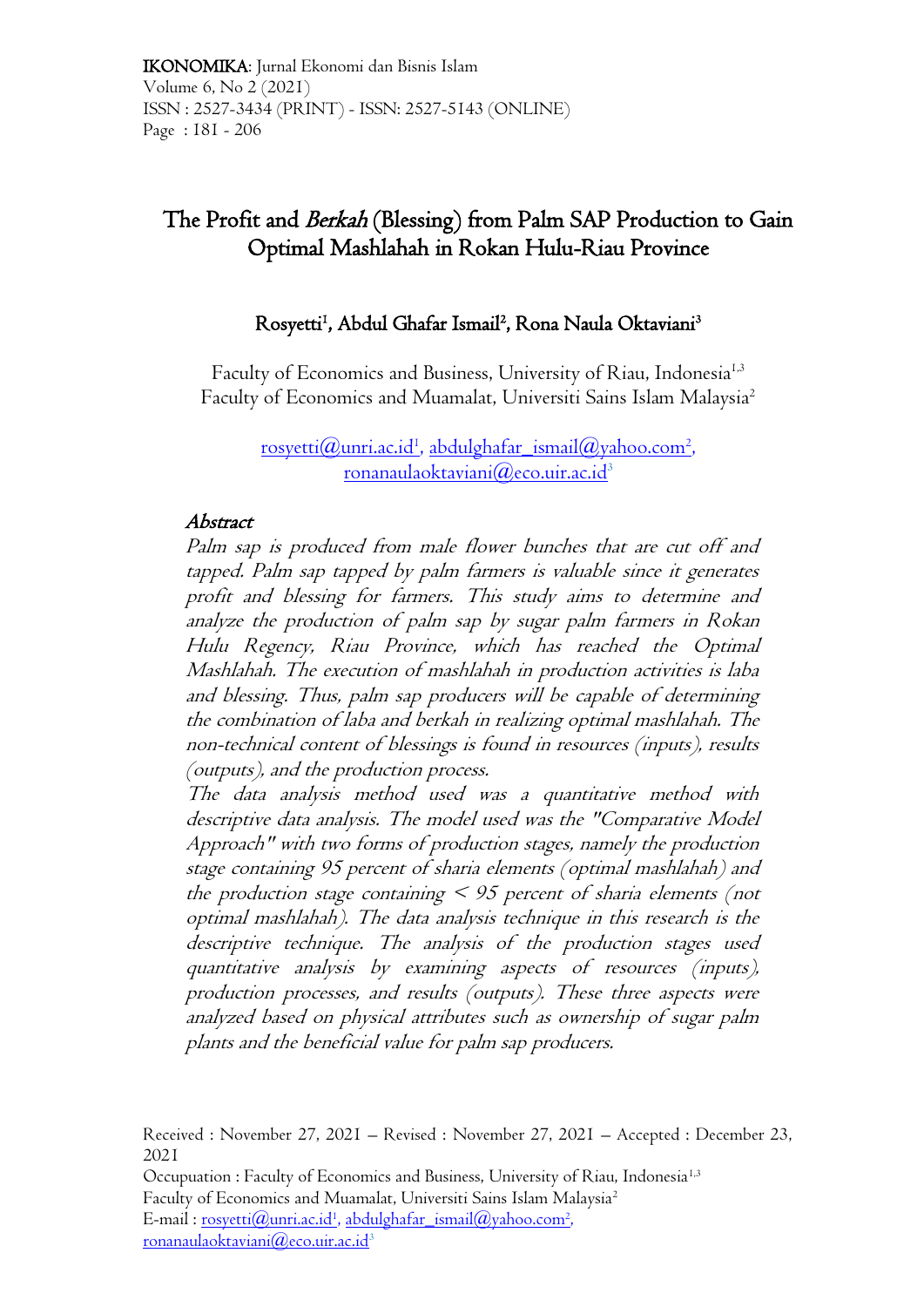Based on the results of the study, it was found that the production of Palm sap in Rokan Hulu Regency, Riau Province had not yet reached the Optimal Mashlahah. This conclusion goes in line with the comparative approach, in which it is stated that the stages of palm sap production based on sharia standards was still far lesser than 95 percent, namely  $(100 - 46.67) = 53.33$  percent. The results of this research provide contribution through recommendation and knowledge for palm sap farmers to apply sharia-based production activity as taught in the Qur'an. This study also instills and grows Islamic values through Qur'an recital groups.

Keywords: Profit, Optimal Mashlahah Optimal, Palm Sap

### A. INTRODUCTION

Production is a consumption chain that provides consumer needs for goods and services. In economic activity, both producers and consumers aim to obtain optimal mashlahah. Thus, producers in the Islamic Economics perspectives are not optimal profit-seeking economic actors, but rather mashlahah seekers. The execution of mashlahah in production activities is laba and berkah. Therefore, producers will determine the combination of laba and berkah that can realize optimal mashlahah.

Production is part of economic activity, and the actors are called producers. The word production is implied in the Word of Allah SWT, in Al-Qur'an Surah Luqman [31] Verse: 20 stating: "Do you not see that God has made all that is in the heavens and all that is on the earth of service to you, and lavished on you His favors, outward and inward?"

Allah SWT provides all that is in the heavens and on earth as an input or factor of production (resource). Using these resources, the producers carried out this process to produce outputs (goods and services). Output is utilized for the needs of mankind, so that they can use it optimally, with the intention that it can be enjoyed both outwardly and inwardly, materially and spiritually. In another sense, production is not only intended to create and add material but is also intended to create and add maslahah. The fulfillment of human needs does not only the accomplishment of physical material needs but also the abstract material needs. In this case, the needs accomplishment related to its relationship with the Creator Allah Azza Wajjallah (hablumminallah).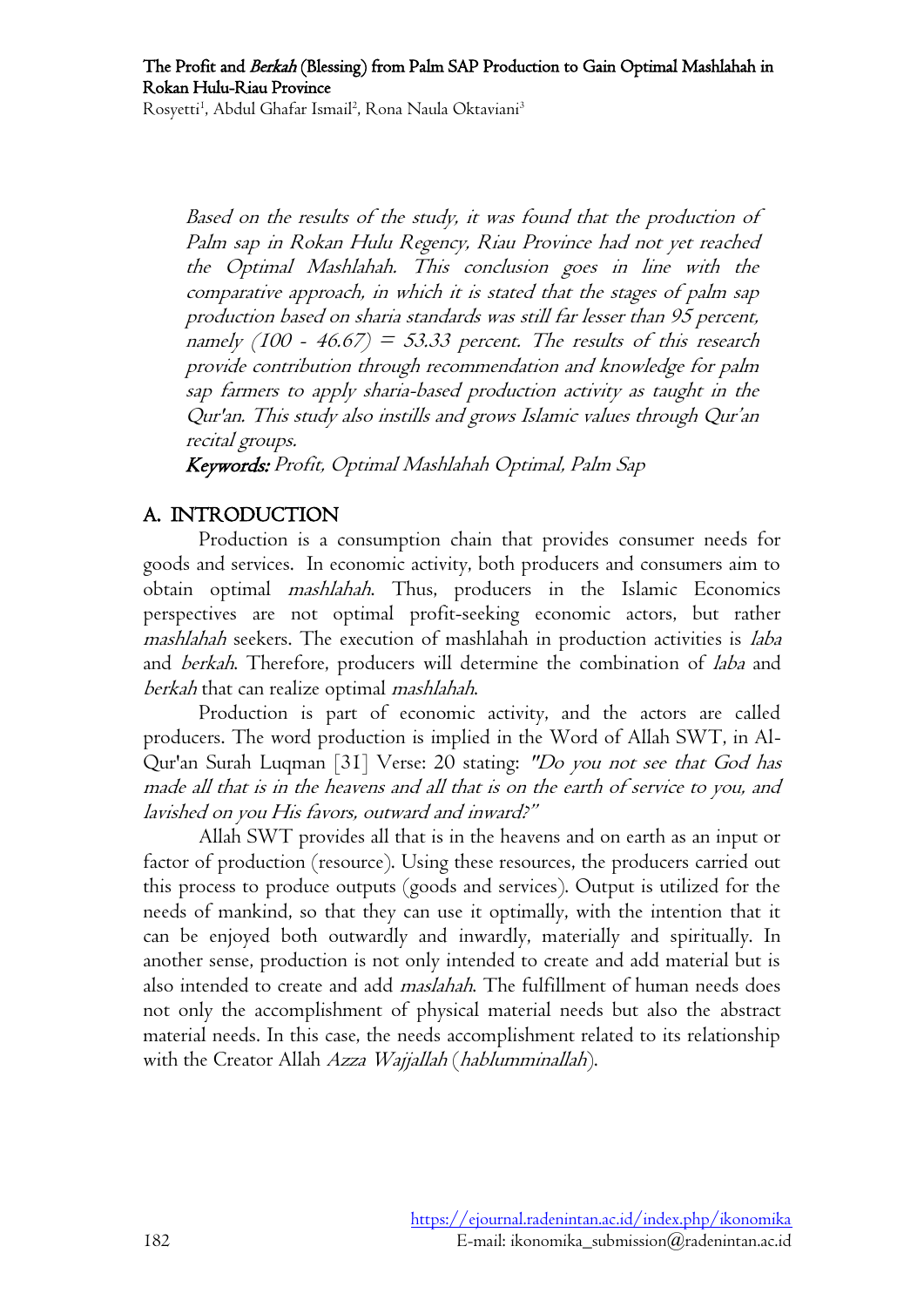Based on (Pusat Pengkajian dan Pengembangan Ekonomi Islam (P3EI), 2009), the objectives to realize the producer's optimal *mashlahah*,  $(1)$  is not only about earning *laba* (profit),  $(2)$  is not only in terms of resources that have a technical relationship with output, but also (3 ) consideration of the nontechnical content of berkah (input) and results (output).

According to (Qardawi, 1997), Islamic economics is an economy based on God. This system was from Allah, and the ultimate goal is for Allah by using means that cannot be separated from the *Shari'ah* of Allah SWT. Economic activities such as production, consumption, import, and export cannot be separated from God, and it is for God. If only focused on production activities, this final goal is in the form of *laba* and *berkah* (blessing).

Currently, the Indonesian economy is developing quite rapidly. It is characterized by many emerging new businesses, ranging from small-scale to large-scale. The development of the people's business sector is a tangible manifestation of the government's seriousness to equalize the economy in Indonesia. Therefore, many Central and Regional Governments programs commonly aim for business development. The government expects the program to increase the demand for agricultural commodities.

One of the plantation commodities becoming an economic choice for people in Rambah District, Rokan Hulu Regency is sugar palm. Sugar palm that is commonly called Nau or Enau and becomes a characteristic of Indonesia is a plant with enormous economic potential. If explored properly, many sugar palm plants-based products have enormous economic benefits, one of which is palm sap.

Palm sap is the raw material for palm sugar production, including block palm sugar and granule ones. Unfortunately, palm sugar production has not shown significant development over time. In the last two years, the production was 3,205 Kg in 2018 and decreased to 3,059 Kg in 2019 (Chairman of the Palm Sugar IKM Group, 2020). This condition was due to high price of sap at the traditional palm wine producer reaching Rp. 12,000 per liter, while it requires five liters of sap to produce one Kg of palm sugar. On the other side, palm sugar is sold at Rp. 25,000/Kg. In such situation, one's belief and faith to Allah as a moslem that can increase the palm juice production. The low selling price of palm sugar will make palm farmers reluctant to produce palm sugar. Palm farmers will prefer selling their sap to other craftsmen in the form of fresh sap at a higher price (Wayan Widyantara 2019).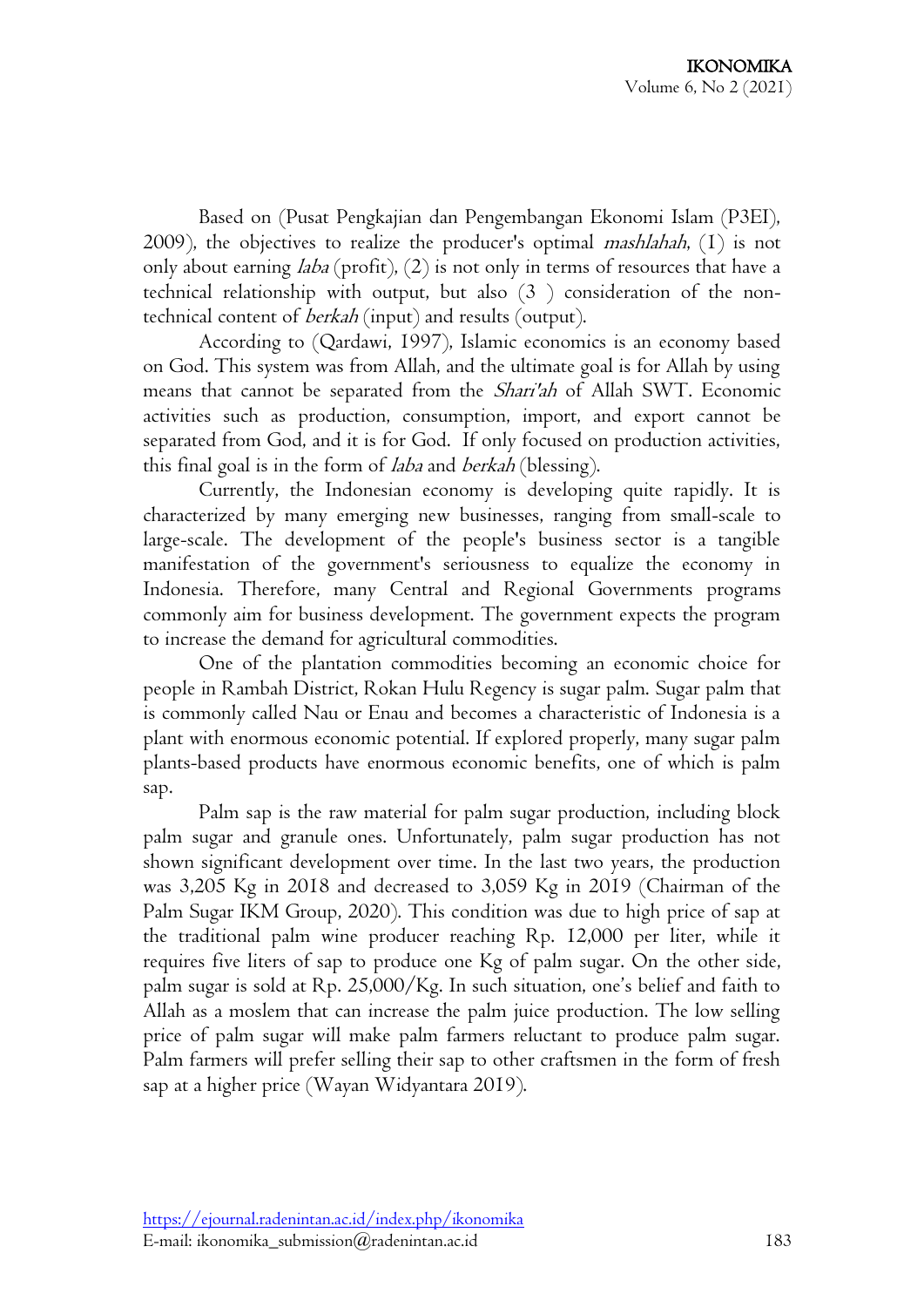The Profit and Berkah (Blessing) from Palm SAP Production to Gain Optimal Mashlahah in Rokan Hulu-Riau Province

Rosyetti<sup>1</sup>, Abdul Ghafar Ismail<sup>2</sup>, Rona Naula Oktaviani<sup>3</sup>

The production of palm sap certainly requires production factors (inputs) such as sugar palm plants, labor, and production equipment. It means that sugar palm farmers do not only think about how many liters of palm juice, labor, and production equipment are used for optimal profit. On the other hand, sugar palm farmers also consider the type of sugar palm plant used in the production process, whether they are still in the halal or good category. They also recognize how much labor and capital goods are used, and how much palm juice is produced to achieve optimal mashlahah. Septian, et al (2017), and Mahyuddin, et al. (2017) reported that the average daily sap production ranged between 10-15 liters/tree. At this rate, it is expected that *mashlahah* can be reached.

The reason sugar palm production in Rokan Hulu Regency becomes valuable is not the various physical attributes of the palm sap but the relevant value seen by the consumers. Physical attributes attached to palm sap products are the development of sugar palm plants, techniques for obtaining quality palm sap, and so forth. The physical attributes of palm sap determine the functional role of palm sap in meeting the needs for the next product. On the other hand, the value contained in the palm sap will provide psychological satisfaction for the next producer in utilizing the palm sap. This value can originate from the taste, color, pH level of palm juice, and so forth.

Based on the background of the problem and these descriptions, the researchers were motivated to conduct research entitled: "THE PROFIT AND BERKAH (BLESSING) OF PALM SAP PRODUCTION TO REACH OPTIMAL MASHLAHAH IN ROKAN HULU, RIAU PROVINCE"

#### Research Problems

Based on the background, the formulation of the problem proposed in this study are: have the profit and *berkah* (blessing) of palm sap production in Rokan Hulu Regency of Riau Provice reached the optimal mashlahah?

#### Research Objective

This study aims to analyze and understand whether the profit of palm sap production in Rokan Hulu Regency in Riau Province have reached the optimal mashlahah.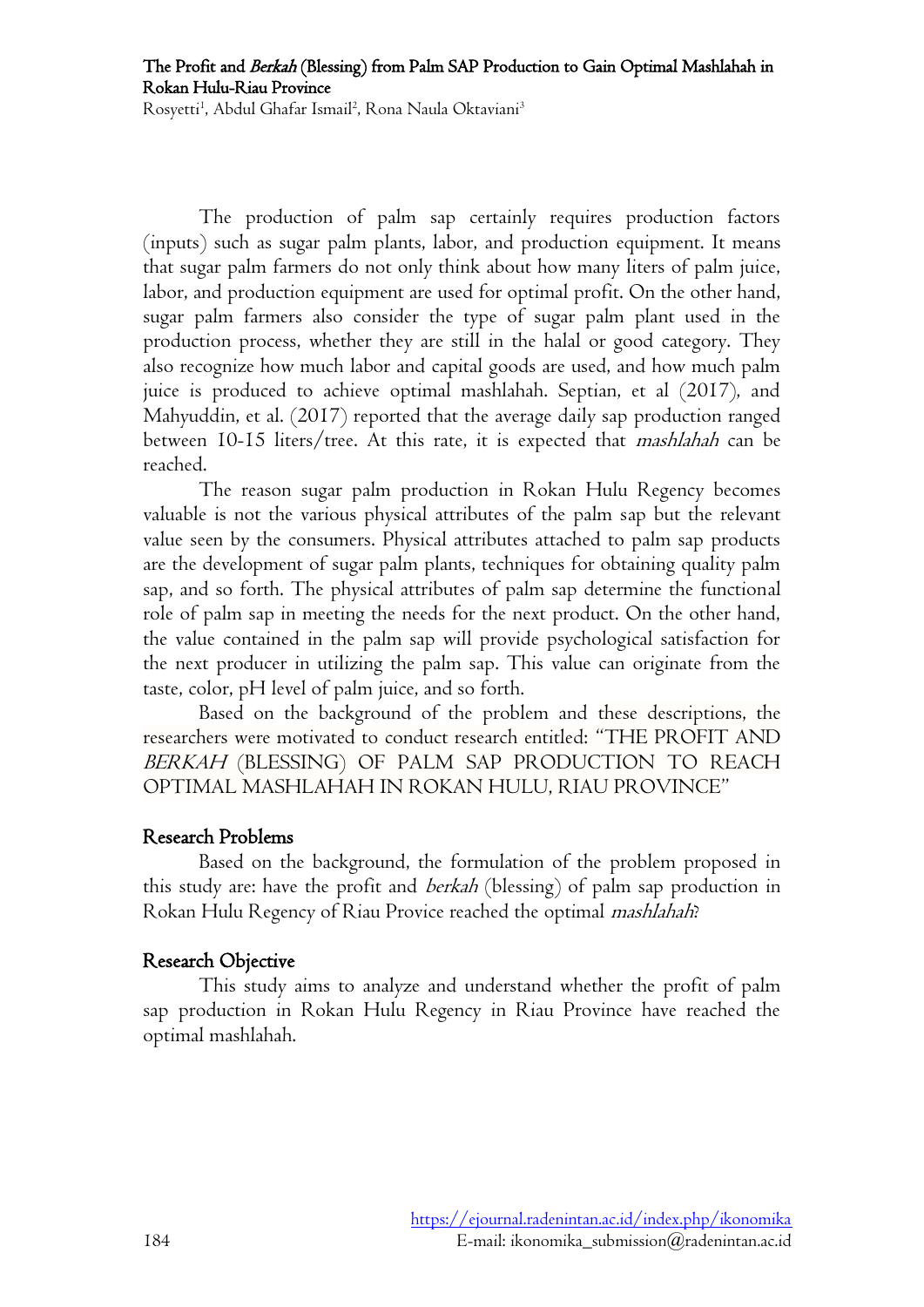# B. THEORITICAL

Based on the stated problem regarding the production of Nira Aren in Rokan Hulu Regency, Riau Province, that has reached the optimal Mashlahah, the researchers explain related theories and the underlying analysis of production from a sharia perspective in this literature review.

### Theoretical Framework

The researchers also explain the research components, namely production, production factors, production concepts, palm plants, and palm sap products.

# Production

Production is a human activity to produce and add value to the benefits (utility) of an item which is then utilized by consumers. Technically, production is a process of transforming production factors (inputs) into products (outputs).

The concept of production in the perspective of Islamic Economics is not merely a consumption chain that provides consumer needs for goods and services and not as the ultimate goal of economic activity and even life. It means that production is only a living tool, to achieve a nobler goal and support for aqidah and the mission it carries.

The definition of production can cover various aspects. They include the purpose of the activity to produce output, and also the characteristics attached to it. There are some different definitions of production from some Islamic economists, including:

- a. (Siddiqi, 1979): defines production activities as providing goods (products) by emphasizing the value of justice and benefit (*mashlahah*) for consumers, in his view, as long as producers act fairly and bring benefits to consumers, the producer has acted Islamically.
- b. (Kahf, n.d.): defines production activities in an Islamic perspective as a human effort to improve not only his material physical condition but also his morality, as a means to achieve the goal of life, as outlined in Islam, namely the happiness of the world and the hereafter.
- c. (Mannan, 1992): states that the definition of production emphasizes the importance of the altruism motive for Islamic producers, so he responds carefully to the concept of Pareto Optimality and Given Demand Hypothesis.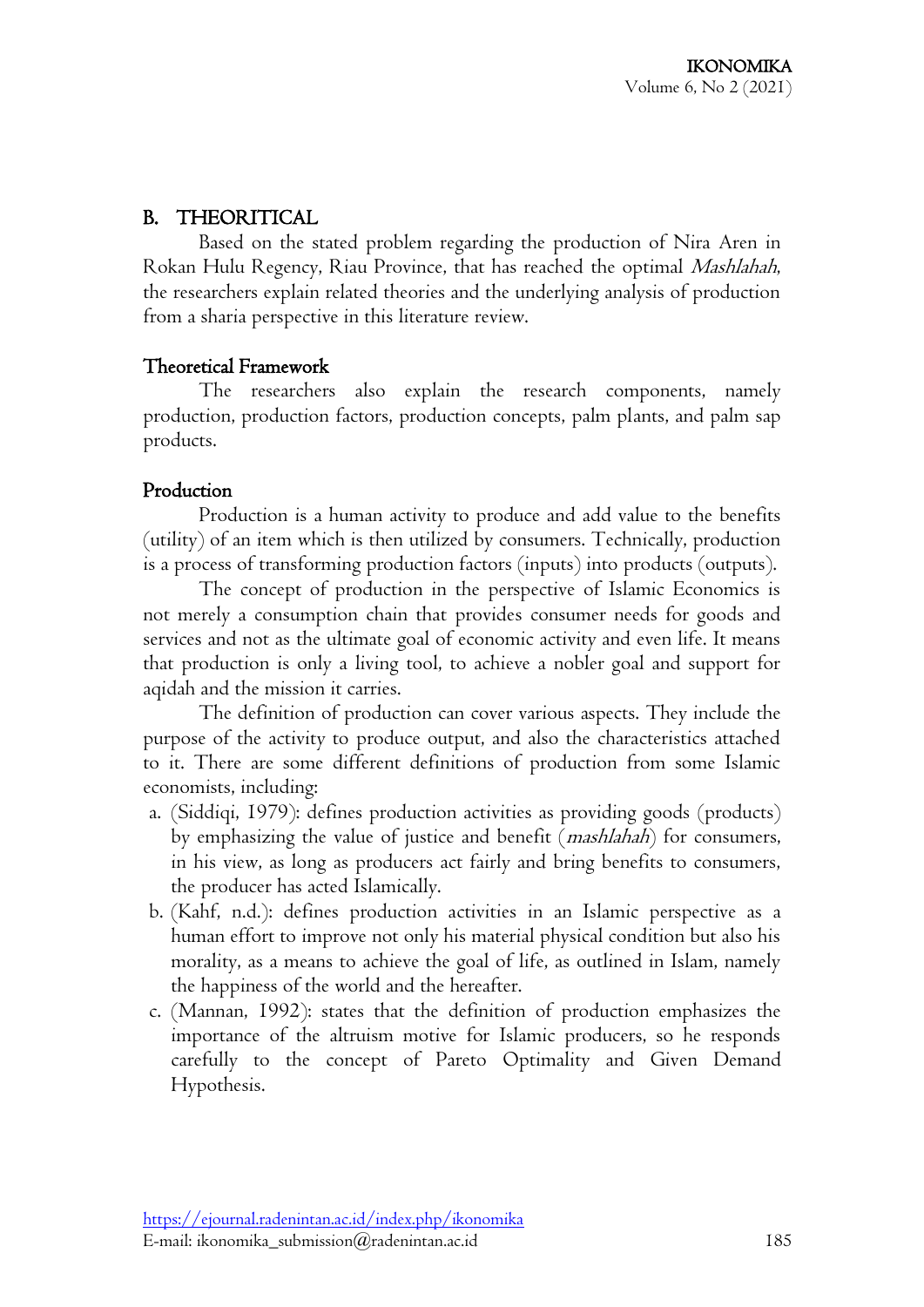d. (Rahman, 1995): also emphasizes the importance of fairness and even distribution of production (even distribution of production).

Products produced by manufacturers based on (Pusat Pengkajian dan Pengembangan Ekonomi Islam (P3EI), 2009) are composed of two elements: (1) physical attributes such as raw materials for manufacture, quality and durability of goods, shape or design of goods, and so forth, (2) value that is considered valuable by consumers. The physical attributes of an item essentially determine the functional role of the item in meeting consumer needs. The other element in the form of the value contained in an item will provide psychological satisfaction to consumers in utilizing the item, which can be originated from the item image or brand, history, reputation of the manufacturer, and so forth.

The quote above (Pusat Pengkajian dan Pengembangan Ekonomi Islam (P3EI), 2009) concludes that a product must have two elements in the form, physical attributes are objective, can be compared with each other, and the value attached to an item of subjective value, has Islamic values, which in the end will give berkah. These two elements can create *mashlahah*. Based on this perspective, the number of products that have mashlahah can be described as follows:  $Q_M = Q_F + Q_B$ where: goods that have maslahah

QF: goods that have physical attributes (profit)

QB: goods that have a berkah value

# Production Factor

Production activities certainly require various types of economic resources or factors of production (inputs). Factors of production are all things that become inputs, either directly or indirectly in the production process. Consumers can consume the products due to the combination of various production factors in the production process.

Palm sap cannot be produced with the availability of sugar palm plants. There are still many other essential and supporting factors of production, namely labor, means of production, and so forth. Palm sap can be consumed directly by consumers as a fresh drink with a sweet taste and distinctive aroma, and if the process is following the *sharia*, it is also *halal*. On the other hand, if the process does not follow the *sharia*, then the sweet taste is mixed with chelate and sour flavors. It means that it already contains alcohol and is *haram*. Palm sap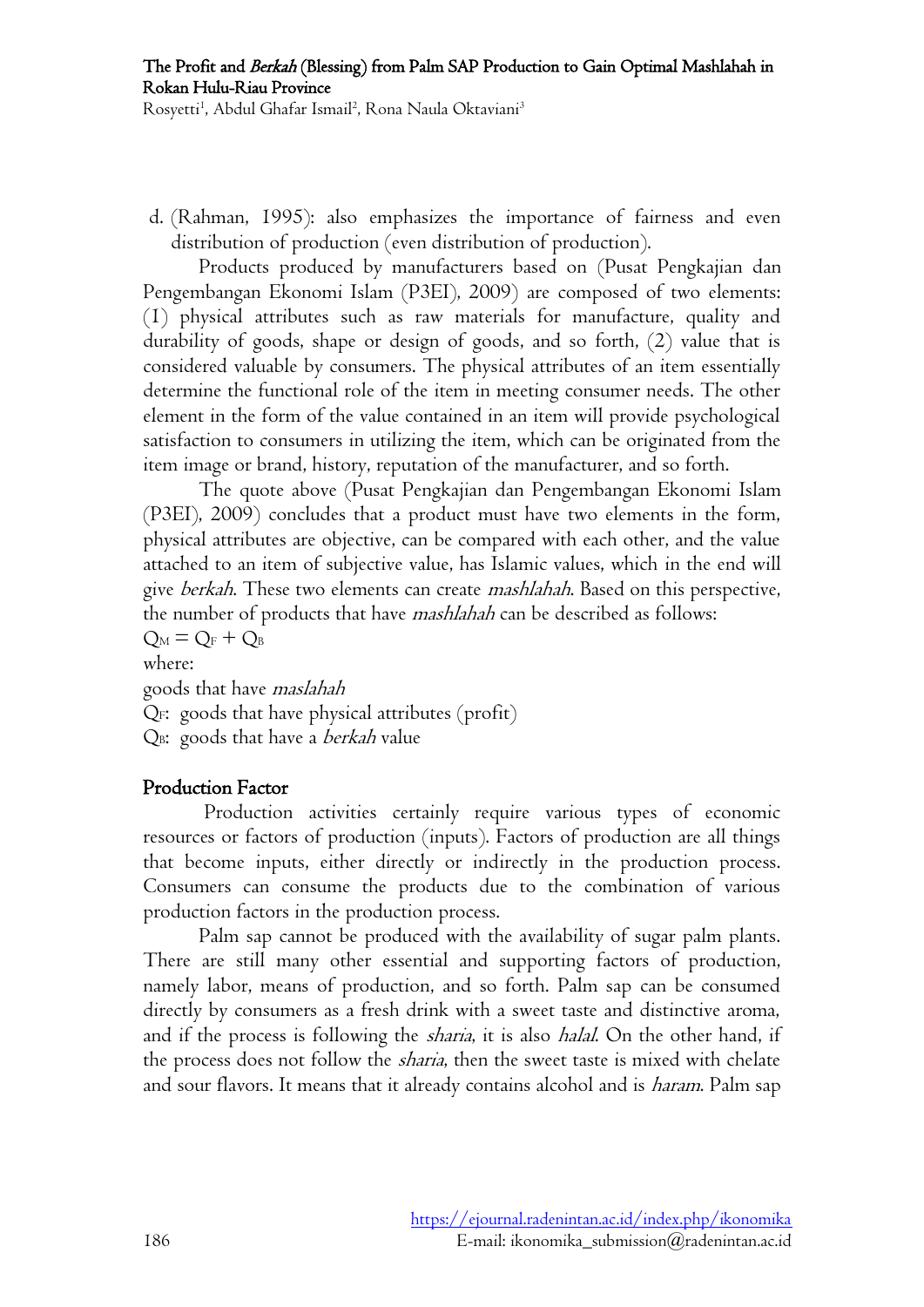is a product that looks simple and has low value, it also requires a fairly lengthy process, involving various production factors to produce it. Berkah is an important element in maslahah(Pusat Pengkajian dan Pengembangan Ekonomi Islam (P3EI), 2009):

Berkah is a crucial element in mashlahah (Pusat Pengkajian dan Pengembangan Ekonomi Islam (P3EI), 2009). For however and whatever the classification is, the factors of production must include berkah. Therefore, the berkah attaches to every factor used in production and the production process so that the output of the product will contain berkah. Involving berkah as a factor of production is rational, for berkah has a genuine share in shaping output.

When palm sap products are produced with *berkah* as a production factor, then it will produce a palm sap with a high berkah content as well, compared to using a low *berkah* production factor. It makes the *mashlahah* of the palm sap product high. Products with high mashlahah palm juice will be considered as high-value palm juice products, and vice versa.

### Production Concept

Based on the understanding of production and factors of production, and by observing the explanations, a completely different concept of production is needed from the existing ones. The required notion is based on Islamic values, in other words, it is from an Islamic perspective. The production concept from an Islamic perspective application is an exploration of Islamic values and principles in production.

The production guidance, in the Qur'an distinctively, has a vision of the future, is not only oriented towards obtaining a short run of profit but is detrimental in the long run. Thus, the purpose of production is to earn an essential profit and to have a good impact and influence on sustainable living. It means to realize: (1) a balanced way between restrictions on everything that is allowed and not allowed to produce, (2) the social aspect of production that is highly emphasized, and is closely related to the production process, (3) he occurring economic problems that should not be caused by scarcity of resources related to needs, but caused by the laziness of people and their negligence in managing the gifts of Allah SWT.

Creating and increasing mashlahah, achieving an essential profit (within the framework of Islamic goals and laws), and optimally sustaining it are the production goals from an Islamic perspective. Maslahah, in the notion of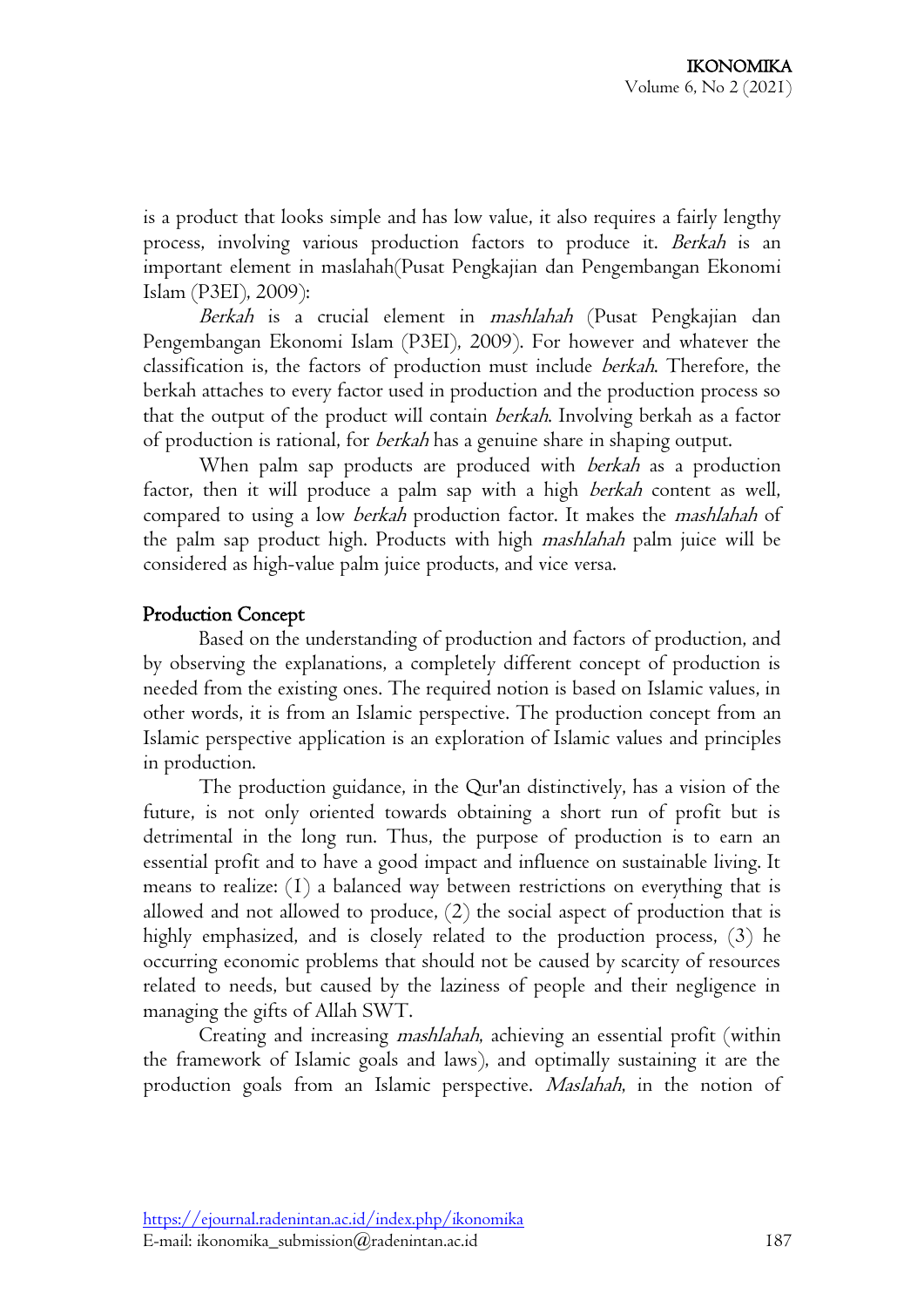The Profit and Berkah (Blessing) from Palm SAP Production to Gain Optimal Mashlahah in Rokan Hulu-Riau Province

Rosyetti<sup>1</sup>, Abdul Ghafar Ismail<sup>2</sup>, Rona Naula Oktaviani<sup>3</sup>

production, from an Islamic perspective means: (1) Providing optimal mashlahah for consumers, (2) Providing benefits and blessings for producers.

Berkah in inputs/factors of production means that the use of inputs for the production process must have good and benefits both now and in the future. The use of the 4 (four) inputs: land, labor, capital, and skills lies in the economic philosophy, which is based on Islamic values and sharia boundaries. The four factors of production in economic activity have remuneration in the form of prices of the land price that is in the form of rent (r), labor price that is in the form of wages (w), the capital price that is in the form of profit-sharing (psh), and skill price that is in the form of profit  $(\Pi)$ . The price of each production factor is a reward that is berkah so that all use of the production factor does not conflict with Islamic values and sharia limits. The r\* for land prices,  $w^*$  for labor prices, psh<sup>\*</sup> for capital prices, and  $\Pi^*$  for skills.

Producers' profit or also called profit (profit  $= \Pi$ ), is the difference between total revenue (TR) and the total cost of using the factors of production (TC), therefore, Л≡TR-TC. In contrast to the berkah, it is a total form that can provide goodness and benefits for producers, consumers, and mankind in general. It means that producers in an Islamic perspective do not only earn laba but also gain berkah so that they can be formulated as follows:  $\text{J}^{\ast}\text{=} \text{T}\text{R}^{\ast}\text{-}\text{T}\text{C}^{\ast}$ (where  $=$  berkah).

The producers will realize *berkah* in production if they implement Islamic principles and values in all their production activities. The effort to achieve berkah certainly requires costs, which in the short run can reduce profits. On the other hand, in the long run, In Shaa Allah, they can increase profits, due to increased demand by consumers.

Berkah is an element that is crucial in realizing *mashlahah*. Therefore, whatever and however the classification of blessings, it must be included in the 3 (three) components of production, namely: (1) inputs/factors of production: land, labor, capital, and skills, (2) production processes, and (3) outputs: goods and services. In input, the production process, and output, berkah have a share in creating mashlahah.

The production from an Islamic perspective can be understood as an activity that creates and adds to maslahah, not only creating and adding material. The purpose of production from an Islamic perspective is to earn an essential profit and have a good impact and influence on sustainable living.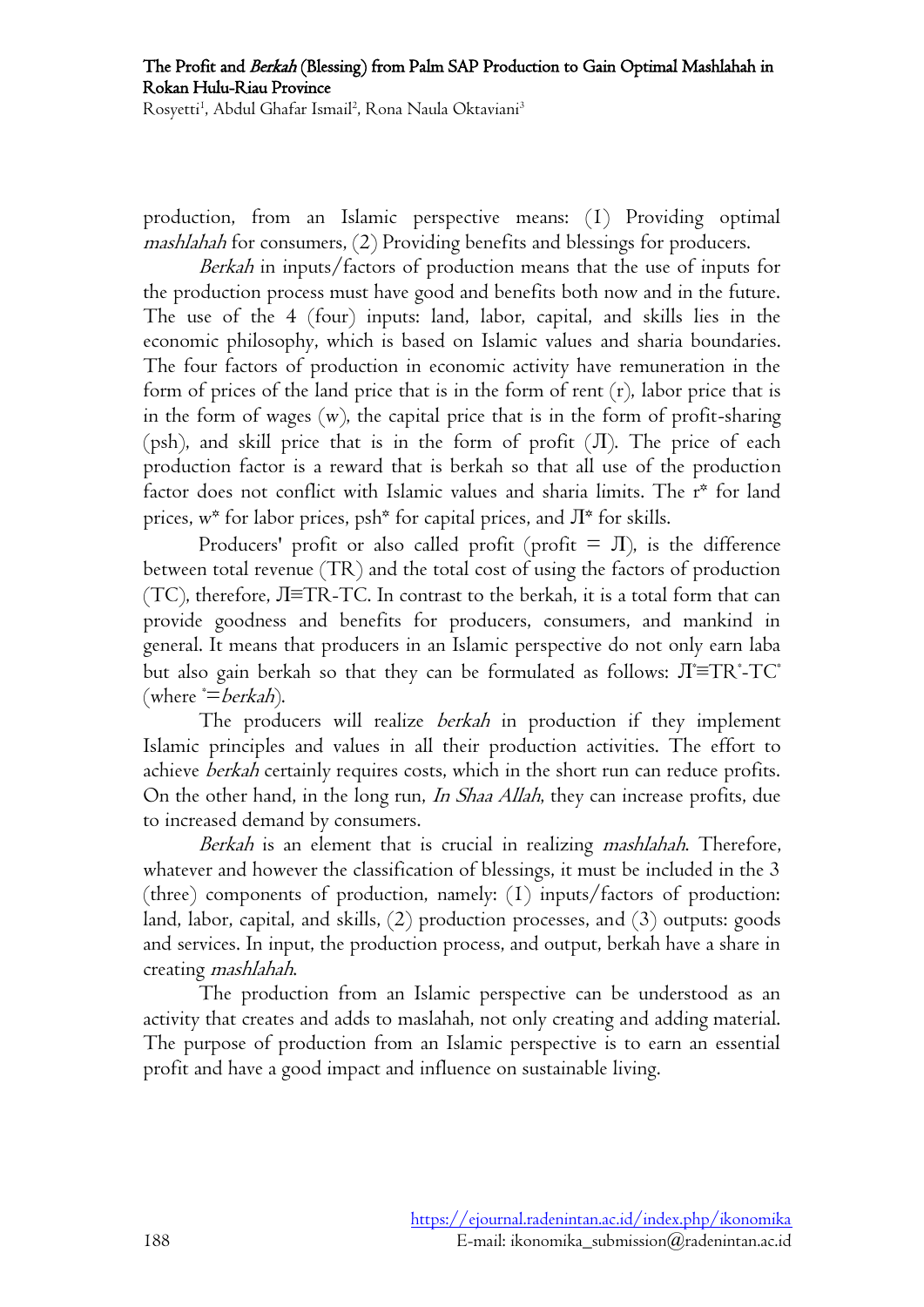The production spirit to produce optimum mashlahah certainly requires guidance with Islamic economic values and principles. The main values and principles in production (P3EI, 2009: 267) are:

 $(1)$  *Amanah* is one of several essential values in Islam, which must continue to be upheld, in the context of "Using economic resources to achieve the goals of human life (*Falah*)." Allah entrusts resources that exist in this universe to humans, and they are not allowed to exploit and obtain them in an improper way.

(2) Professionalism is when every Muslim is required to be a professional production actor against "having professionalism and competence in their field." Since all matters must be done properly and correctly, every business must be left to the experts. It implies that every production actor in Islam must have accepted expertise to carry out production activities.

(3) Learning is lifelong learning from Islamic teachings, meaning that every Muslim production actor needs to learn continuously, one of the learning media is a workplace. From this workplace, the production actor will gradually be able to gain expertise in production so that his workability will increase. The more increasing capabilities are, the more increasing the products produced, for the production actors are more productive.

#### Sugar Palm

Palm sap as the output of the sugar palm (Syakir dan D.S. Effendi, 2010), is a plantation crop that can be cultivated. Sugar palm has a relatively large potential to be developed because it can produce the main product in the form of palm juice, and its derivative products in the form of fresh drinks, sugar, vinegar, and so forth. The main product of the sugar palm is the result of tapping male flower bunches. In addition, other parts of the sugar palm plant can also produce inputs for the manufacture of foodstuffs, including kolang kaling, the fruit of ripe female flower bunches, and palm flour from processing the pith of the no longer productive palm stem (no longer produce palm sap) for the manufacture of food ingredients in the form of cakes, bread, and biscuits.

Sugar palm (Arenga pinnata, MERR) is a plant that has great potential in terms of overcoming food shortages, and is easily adaptable to various agroclimates, ranging from lowlands to 1400 m above sea level (Effendi, 2009). Sugar palm is generally cultivated by small-scale farmers. Since the management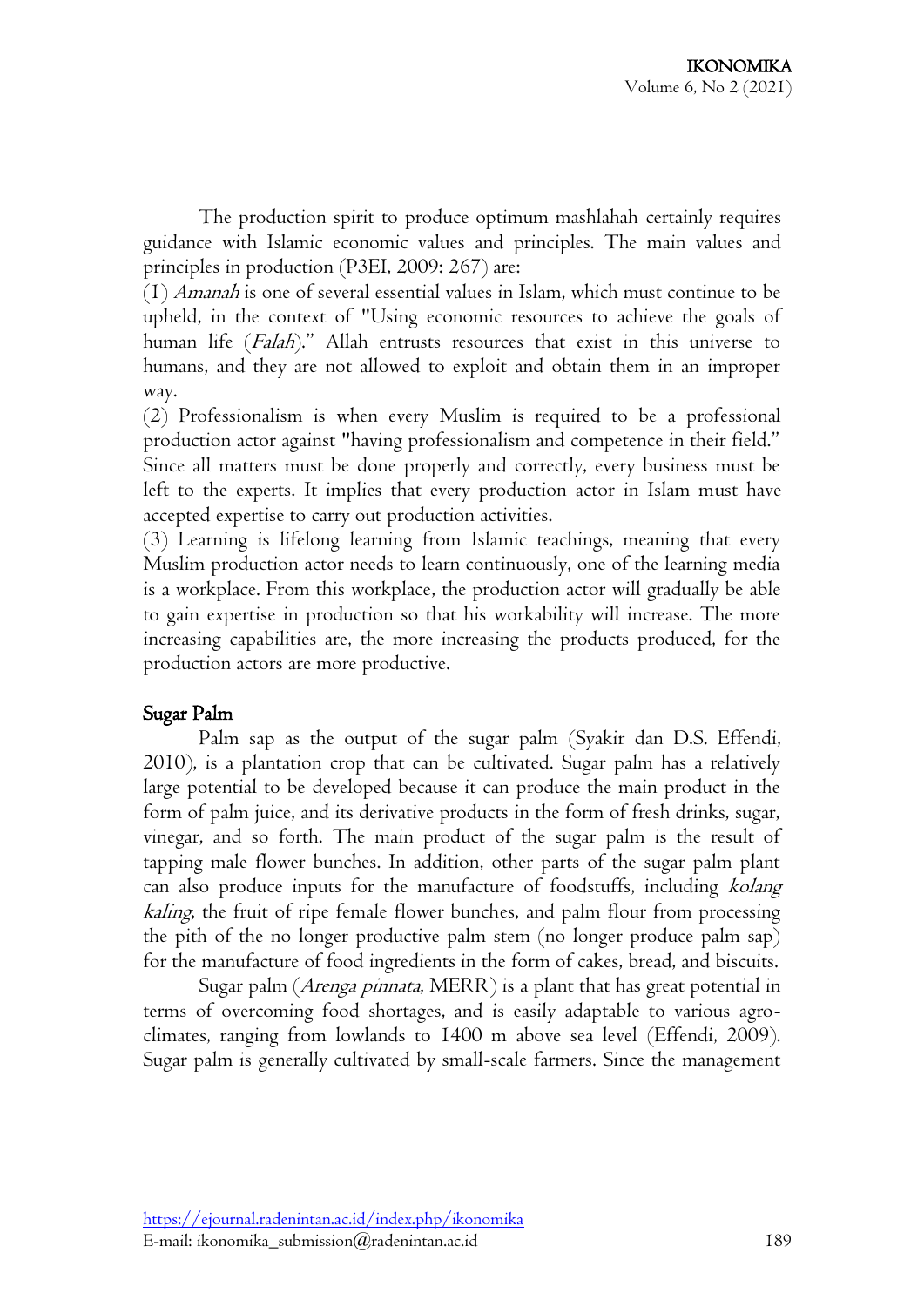The Profit and Berkah (Blessing) from Palm SAP Production to Gain Optimal Mashlahah in Rokan Hulu-Riau Province

Rosyetti<sup>1</sup>, Abdul Ghafar Ismail<sup>2</sup>, Rona Naula Oktaviani<sup>3</sup>

of sugar palm plants has not applied good cultivation techniques, thus the productivity is still relatively low.

The development of sugar palm plantations has relatively large opportunities because palm plants are also easy to adapt to various types of soil, including critical land, Imperata, and for reforestation and forest conservation, and therefore the expectations in Rokan Hulu Regency, Riau Province. The challenges that need to be anticipated in the development of sugar palm include: minimum technological inputs, production management and processing improvements, traditional marketing, and limited dissemination of a small number of farmers, as well as difficulties for superior seeds.

Sugar palm is a type of plant that can predict an increase in land area and the number of poor land areas. Sugar palm is adaptable to various land conditions, agro-climatic, and high tolerance in mixed cropping patterns, including woody plants. It is fast-growing because it has many roots and dense crowns which are very suitable to be developed also on marginal lands which are mostly owned by poor farmers. Sugar palm produces output appearing as palm sap which is feasible to cultivate with low input and is very suitable for water and soil conservation purposes. In addition, sugar palms produce very large above-ground and underground biomass, so that they play an essential role in the CO2 cycle (Syakir dan D.S. Effendi, 2010).

#### Palm Sap

Sugar palm that is commonly called Nau or Enau and becomes a characteristic of Indonesia is a plant with enormous economic potential. If explored properly, many sugar palm plants-based products have enormous economic benefits; such as palm sugar, crystal sugar, and health drinks..

Rokan Hulu Regency, one of which is in Rambah District, is a palm sugar production center that in 2014 produced 14 tons of palm sugar (BPS Rokan Hulu Regency, 2014). Palm sugar produced in Rambah District, Rokan Hulu Regency, is good quality palm sugar, and it can still be developed, since Rambah District is famous for its traditional palm sugar processed from palm sap (Arenga pinnata) production. The primary raw materials are obtained from palm trees cultivated for generations since people have not cultivated palm trees en masse.

Sugar palm sap as the output of sugar palm is be grouped into two,  $(1)$ halal palm sap and (2) non-halal palm sap. Halal palm sap is for producing palm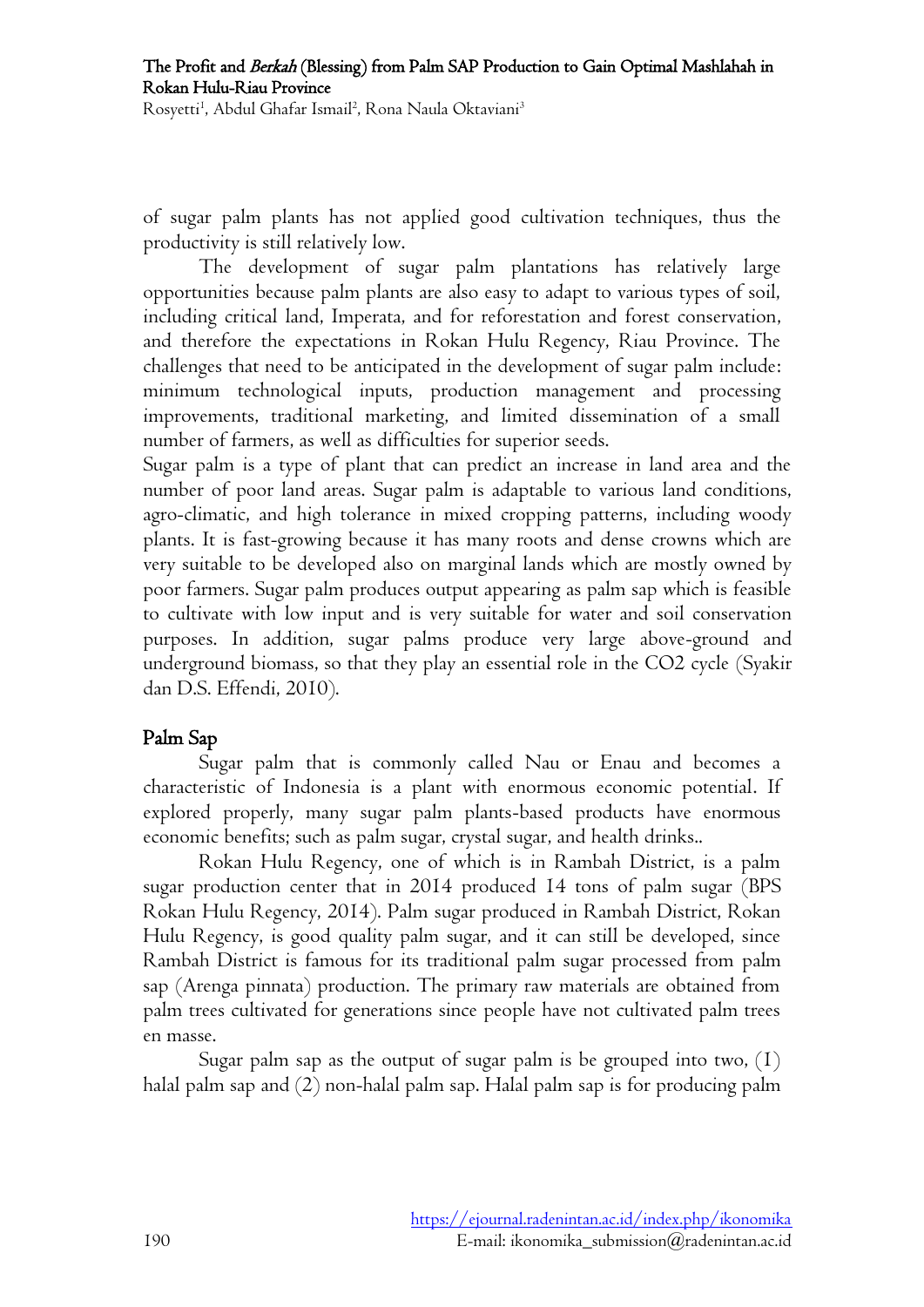sugar and crystal sugar. On the other hand, non-halal palm sap is for traditional palm wine. Palm sap is obtained from tapping the 8-to-9-year-old male flower bunches of palm plants. The tapping of palm plants is carried out 2 (two) times in 24 hours, in the morning and afternoon. The palm sap tapped in the afternoon and harvested in the morning is two times higher than the morning tappings harvested in the afternoon. As an example, the total harvested palm sap is 15 liters, the 10 liters is the sap harvested in the morning, while the other 5 liters comes from the harvest in the afternoon.

The difference in the quantity of palm sap harvested in the morning and afternoon is caused by the environment and weather conditions. In cold weather, from the afternoon, midnight, until dawn, palm sap drips more, when compared to the morning, noon, until late afternoon when the weather is hotter. In addition to being influenced by weather conditions, soil fertility and plant care also determine the quantity of palm sap harvested. Therefore, it is necessary to care for the plants by  $(1)$  fertilizing,  $(2)$  watering during the dry season, and  $(3)$ controlling the weed.

The raw material for the palm sap product is the palm plant. The quality of palm sap is also determined by whether or not the palm plant is excellent. Palm sap's sweet taste, yellowish color, not sour, and odorless indicate its excellent quality. If the taste of the palm sap is sour, the color is not yellowish, and smells bad, it means that the sugar in the palm sap has fermented. The excellent and poor quality of palm sap can separate from the production process of palm sap. The production mechanism for producing palm sap is as follows:

- 1. Tapping on old male flower bunches marked by yellow fruit seed and cutting the ends of the bunches to a specific size following the size of the male flower bunches. Palm juice will flow slowly, therefore it needs to be tapped twice a day in the morning and afternoon. Before tapping, the old male flower bunches are beaten and swung for 25 minutes, 2 (two) times a week. The beating and swinging are carried out five to seven times until the male flower bunches emit an aroma and break, then they expand. This activity begins with reading prayer and Shalawat Nabi (the Prophet's blessing). It indicates that the production activity of palm sap is done in syar'i (a). However, when it is done without the Prayer and Shalawat Nabi, it is not done in  $S\gamma\chi\chi'(\mathbf{b})$
- 2. Collecting the palm sap is done by using a 75 cm length bamboo container or with other containers (jerricans). The container is tightly tied and covered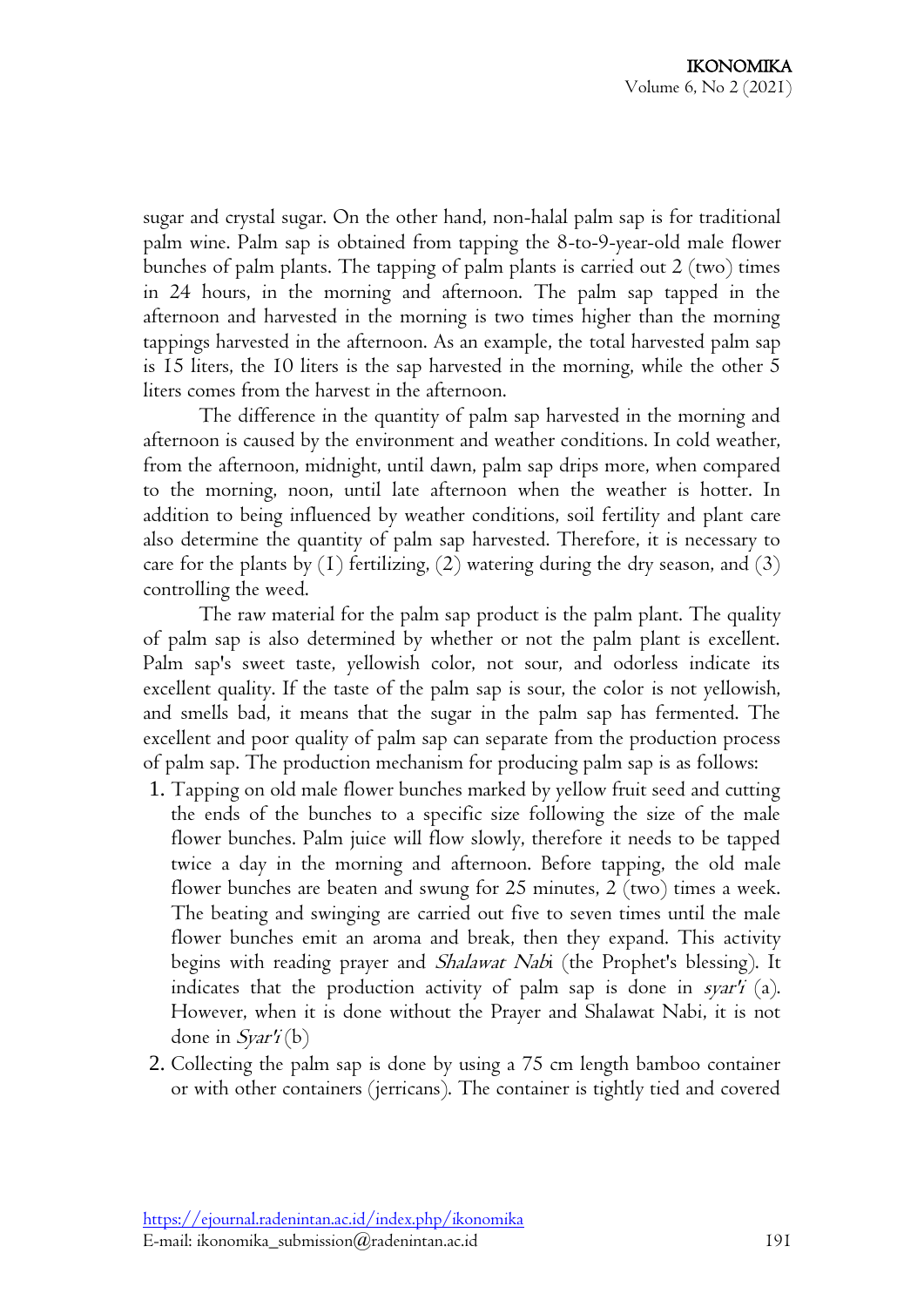with coconut shells and cloth on the tapped bunches. The process of storing palm sap also consists of two versions, that is: (a) Syar'i version is by first inserting into a container a type of crushed tree root, with the length of 5 cm and a diameter of 1 cm, or using mangosteen peel/young mangosteen fruit/ mangosteen leaf. It is the sap of the mangosteen that makes the palm sap not sour before it is harvested or before being further processed. (b) Not Syar'i version is by first putting it in a storage container of a certain kind of tree bark so that the palm sap becomes sour and brown.

- 3. Harvesting palm sap 2 (two) times a day, in the morning between 07.00 and 08.00 am and in the afternoon between 3.00 and 4.00 pm, depending on the sugar palm farmers' needs and time.
- 4. Using the production of palm sap for the next production process, (a) Syar'i version: If the harvest is used (self-produced) or sold as raw material for palm sugar production, either in the form of palm sugar or crystal sugar, and can also be sold in the form of boiled palm sap as raw material for making palm coffee. On the other hand, (b) Not Syar'i version: If the harvest is sold to a collector/middleman/tuak (wine) producer for the raw material for making traditional *tuak* (wine) drinks.

### Framework and Hypothesis

In this section, two things are stated, namely the research framework and hypotheses. The research framework is used to direct research to prove the research hypothesis is accepted or not.

#### Framework

The analysis framework of palm sugar production in Rokan Hulu Regency, Riau Province, is described as follows: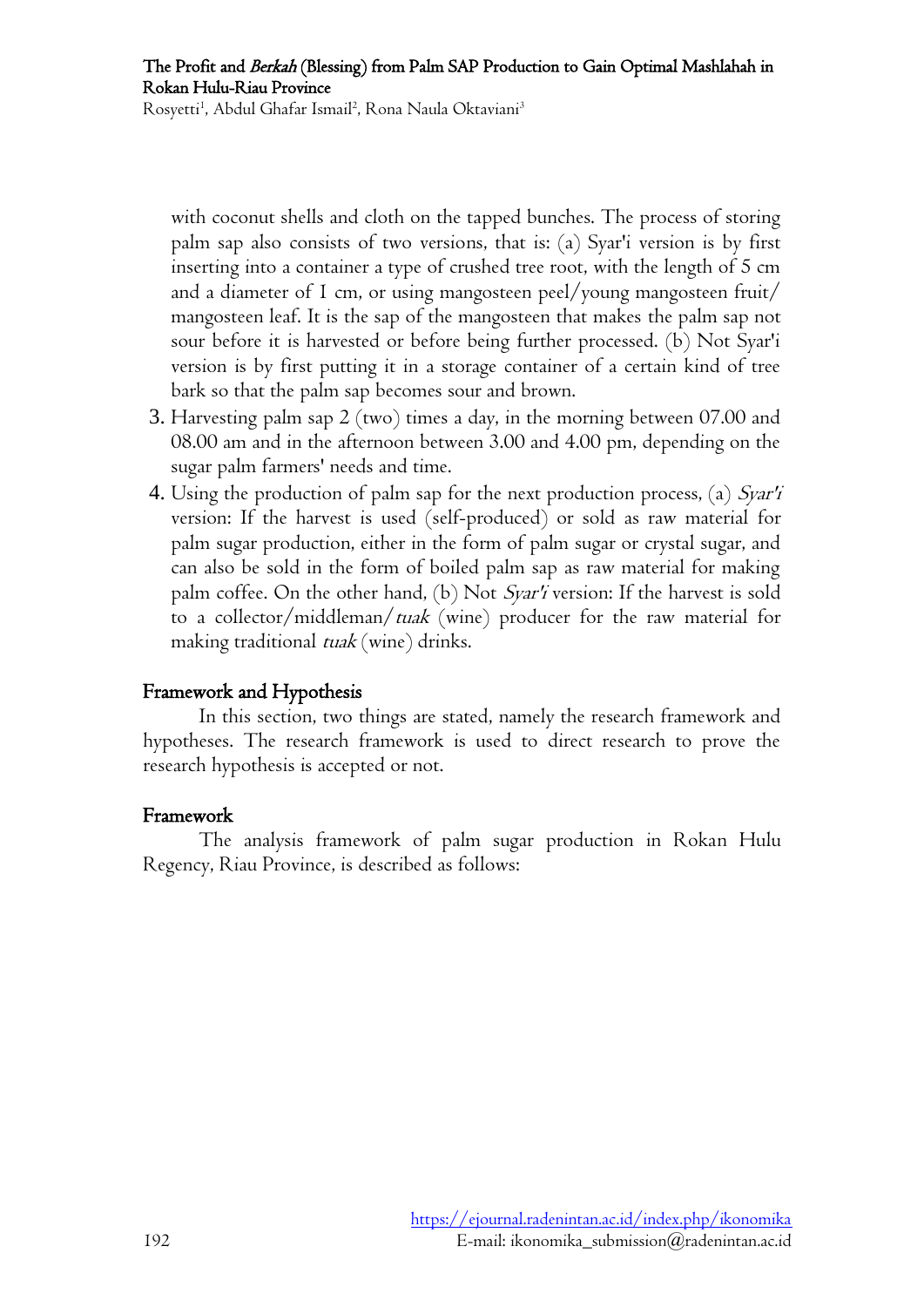

Source: P3EI, 2009

#### Figure 1. Framework of thinking

Based on Figure I above, there are three aspects, that are:  $(1)$  resources (inputs) described as factors of production consisting of: (a) physical/objective and (b) value/subjective,  $(2)$  production process, and  $(3)$  result (output). These three aspects are assessed based on physical attributes such as ownership of palm plants and the value that is considered beneficial for producers (palm farmers) and consumers (printed palm sugar craftsmen, palm sugar, and traditional palm wine producers).

### Hypothesis

A hypothesis is a logically estimated relationship between two or more variables expressed in the form of a testable statement (Sekaran, 2009). The hypothesis proposed in this study suspect that the production of palm sugar in Rokan Hulu Regency, Riau Province has not yet reached the Optimal Mashlahah.

# C. METHODOLOGY

#### Research Site

 This research was conducted in Rokan Hulu Regency, Rambah District, Kaiti Village.

# Type and Source of Data

The type of data used in this research is quantitative data. It was originated directly from the object of research, namely sugar palm farmers in Rokan Hulu Regency, which are categorized as primary data. The primary data analyzed in this study included the characteristics of palm sap farmers from their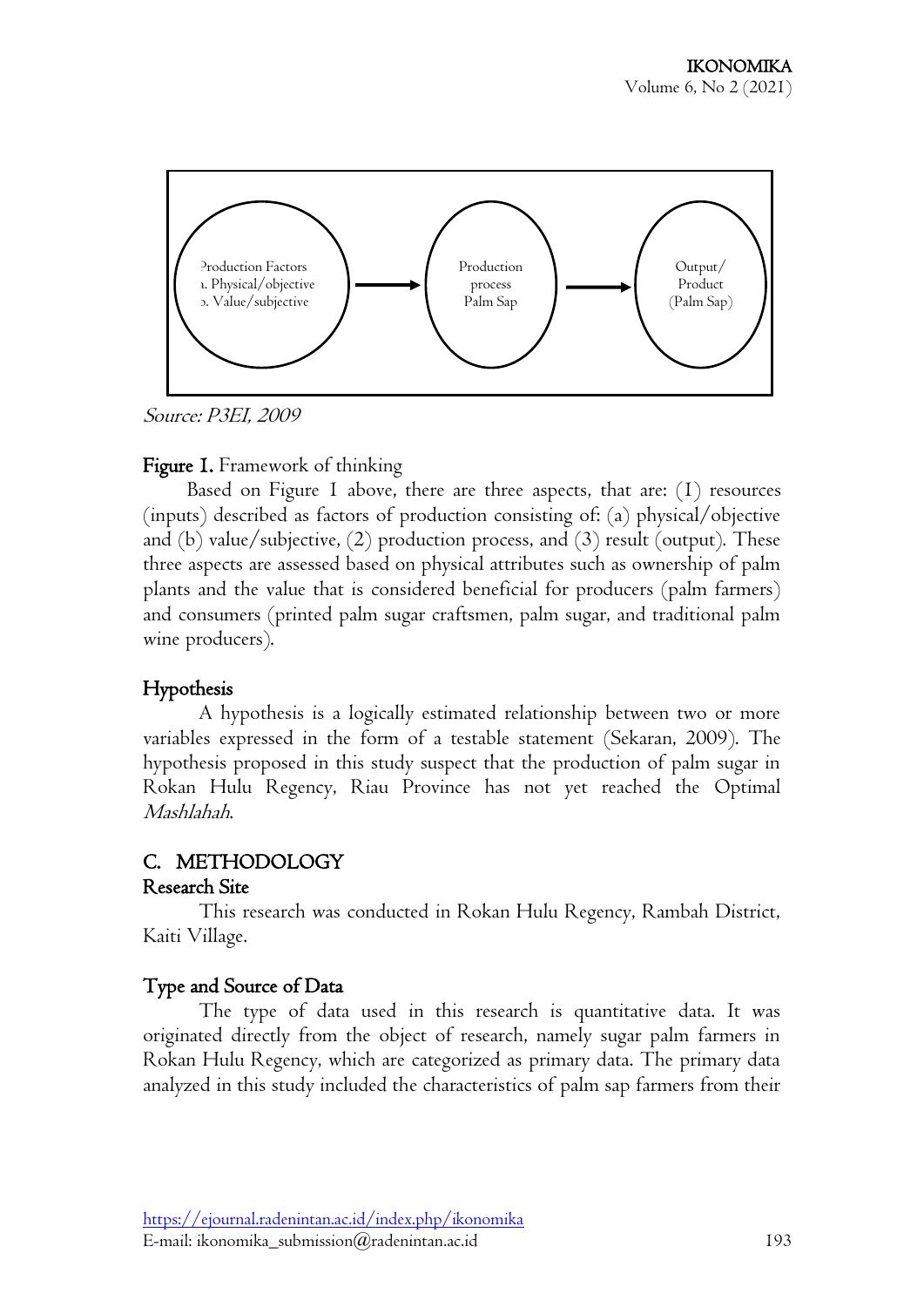sex, age, education background, length of time working as palm sap farmers, and productivity parameters; palm sap supply, production process of palm sap, and the product of palm sap.

### Population and Sample

 The population in this study were 60 sugar palm farmers in Rokan Hulu Regency. The sample took as much as 50 percent of the population, 30 respondents, who cirrently live in Rambah District, as the center of palm sap production, in Rokan Hulu Regency, Riau Province.

# Data Analysis Method

The data analysis method in research to analyze the profit and berkah (blessing) of palm sap production to reach the optimal mashlahah in Rokan Hulu Regency, Riau Province is a quantitative method with descriptive data analysis, using a comparative model approach to two production processes that are:

1. The production process that contains 95 percent of *sharia* elements (*optimal* mashlahah), namely:

 $[NA_m = NA_f + NA_b] \ge 95\%$ 

2. The production process that contains  $\leq$  95 percent of *sharia* elements (mashlahah isn't optimal).

```
[NA_m = NA_f + NA_b] < 95 \%
```
where:

NAm: Palm Sap that have *mashlahah* 

 $NAf$ : Palm Sap that have physical attribute (*laba*)

NAb : Palm Sap that have a berkah value

After all the data was collected, processed in such a way, then analyzed descriptive-quantitatively so that researchers can determine whether the production of Palm Sap in Rokan Hulu Regency, Riau Province, has reached optimal mashlahah. Production analysis was carried out by analyzing aspects of production factors (inputs), production processes, and production results (outputs). These three aspects were assessed based on physical attributes, such as the legality of palm tree ownership, method, place, and time of harvesting palm sap.

The researchers grouped palm sap farmers based on the production of halal and non-halal palm sap. Furthermore, the percentage level of sugar palm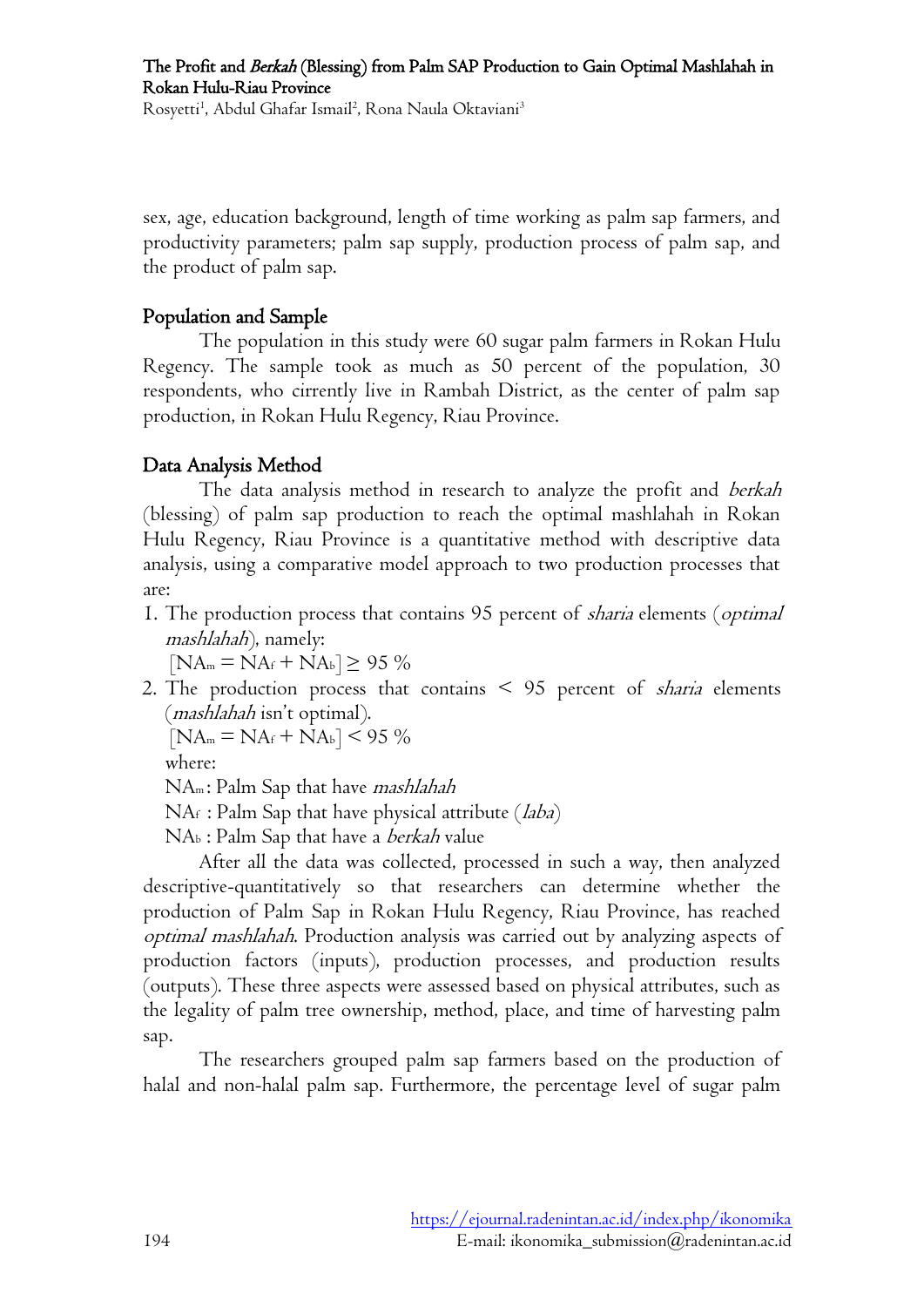farmers with halal and non-halal palm sap products was determined. The criteria used to determine the optimal achievement of mashlahah from palm sap production are as follows:

- 1. The number of sugar palm farmers who produce halal palm juice exceeds the number of palm farmers who produce non-halal palm juice.
- 2. The total percentage of sugar palm farmers who produce halal palm juice exceeds 95 percent of the total sugar palm farmers.

### D. RESULTS AND DISCUSSION

The results of the research and discussion were obtained from crosssectional data (primary data) of sugar palm farmers as respondents. The data analyzed were respondents' answers by distributing a questionnaire to 30 sugar palm farmers in Kaiti Kacan Rambah Village, Rokan Hulu Regency as the center for palm sap production. The details of the research results and discussion are explained as follows.

#### Result

 In this subchapter, the researchers present the results of sequential data processing in the form of respondents' characteristics, and palm sap production description at the research site.

#### Respondents' Characteristics

The presentation of the characteristics of the respondents is done to describe the sugar palm farmers in Rokan Hulu Regency in general. The sugar palm farmers were characterized by their gender, age, education level, and how long they have been sugar palm farmers. To make it clearer, the presentation of the respondent's characteristics is described below.

#### Respondents Based on Sex

The results showed that the gender of the respondents (sugar palm farmers) in Rokan Hulu Regency were as follows:

|     | Tuble 1: Characteristics of Festpondents by Gender III Festival Fund Festive |                               |                    |  |  |  |  |
|-----|------------------------------------------------------------------------------|-------------------------------|--------------------|--|--|--|--|
| No. | Gender                                                                       | Palm Sugar Producers (Person) | Percentage $(\% )$ |  |  |  |  |
|     | Male                                                                         |                               |                    |  |  |  |  |
|     | Female                                                                       |                               |                    |  |  |  |  |
|     | `otal                                                                        |                               |                    |  |  |  |  |

Table I. Characteristics of Respondents by Gender in Rokan Hulu Regency

Source: Primary Data Processed, 2020.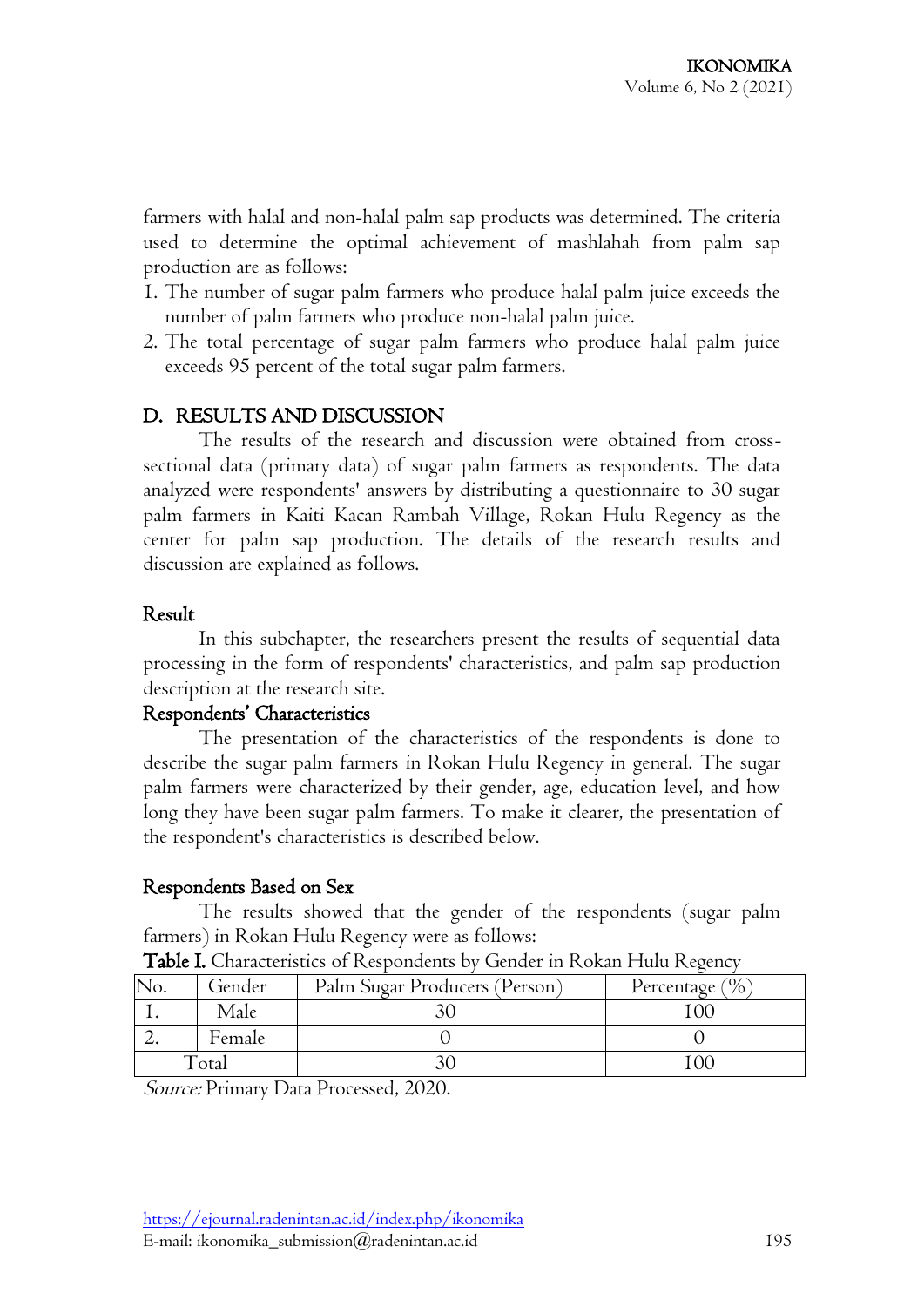Based on Table 1 above, sugar palm farmers in Rokan Hulu Regency are dominated by men, which is one hundred percent. It is because activities as sugar palm farmers need strong stamina, so there is no mistaking that the majority of sugar palm farmers are men. The women are only limited to helping men in the production process of palm sap, including cleaning the storage equipment.

### Respondents Based on Age

The results showed that the age of respondents (palm farmers) in Rokan Hulu Regency were as follows:

| NO.       | Age       | Sugar Palm Farmers (Person) | Percentage (%) |
|-----------|-----------|-----------------------------|----------------|
| <b>1.</b> | $\leq 30$ |                             | 6.67           |
| ۷.        | $30 - 39$ |                             | 20.00          |
| ٥.        | $40 - 49$ |                             | 20.00          |
| н.        | $50 - 59$ |                             | 33.33          |
| v.        | $\geq 60$ |                             | 20.00          |
|           | Total     |                             | 100.00         |

Table 2. Characteristics of Respondents by Age in Rokan Hulu Regency

Source: Primary Data Processed, 2020.

Based on Table 2 above, the most dominant sugar palm farmers' age in Rokan Hulu Regency is between 50 – 59 years, ten people or 33.33 percent. On the other hand, the least is sugar palm farmers under the age of 30 years, 2 (two) people or 6.67 percent. It also means that sugar palm farmers, in general, are aged at and above 40 years, 22 people (73.33 percent) in total. Before the age of 40 years or more they generally do not work as sugar palm farmers. This work is generally done to continue the family business.

# Respondents Based on Educational Background

The results showed that the education level of the respondents (palm farmers) in Rokan Hulu Regency was as follows:

Table 3. Characteristics of Respondents Based on Education Level in Rokan Hulu Regency

| NO. | Education Level   | Sugar Palm Farmers (Person) | $\frac{1}{2}$<br>[Percentage] |
|-----|-------------------|-----------------------------|-------------------------------|
|     | Elementary School |                             | ერ.რ                          |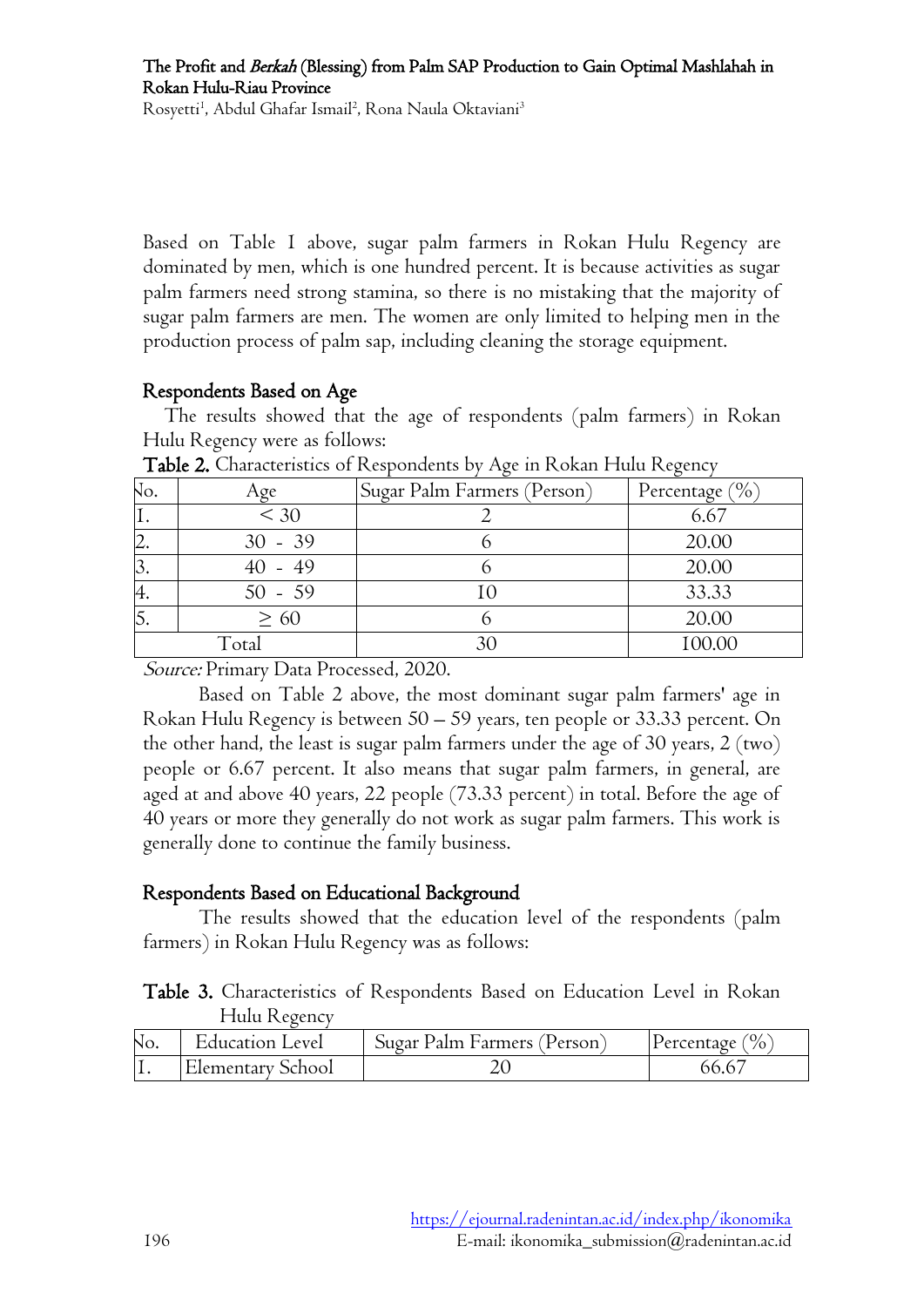| $\overline{4}$             | Junior High School |  |
|----------------------------|--------------------|--|
| $\overline{\mathcal{O}}$ . | Senior High School |  |
|                            | otai               |  |

Source: Primary Data Processed, 2020.

Based on Table 3 above, the most dominant sugar palm farmers in Rokan Hulu Regency are elementary school (SD) graduates, 20 people (66.67 percent). Meanwhile, the least is high school (SMA) graduates, 2 (two) people (6.67 percent).

It indicates that the production process of palm sap does not require higher education. On average, sugar palm farmers in Rambah District, Rokan Hulu Regency, only graduated from elementary school education (SD). Thus, it also means that the skills possessed by sugar palm farmers are skills that are passed down from generation to generation (inherited by parents).

### Respondents Based on Length of Work

The results showed that the length of work of the respondents (palm sugar farmers) in Rokan Hulu Regency are as follows:

Table 4. Characteristics of Respondents Based on Length of Work in Rokan Hulu Regency

| NO. | length of work (Year) | Sugar Palm Farmers (Person) | Percentage $(\% )$ |
|-----|-----------------------|-----------------------------|--------------------|
|     | $\leq 5$              |                             | 13.33              |
|     | 6 - 10                |                             | 20.00              |
|     | $11 - 20$             |                             | 26.67              |
| π.  | > 20                  |                             | 40.00              |
|     | Total                 |                             | 100.00             |

Source: Primary Data Processed, 2020.

Based on Table 4 above, the lengthiest working period for sugar palm farmers in Rokan Hulu Regency is mostly over 20 years, 12 people (40.00 percent). Meanwhile, the shortest length of work is under five years, with 4 (four) sugar palm farmers (13.33 percent). It shows that the production of palm sap in Rokan Hulu Regency is a family business inherited from parents to their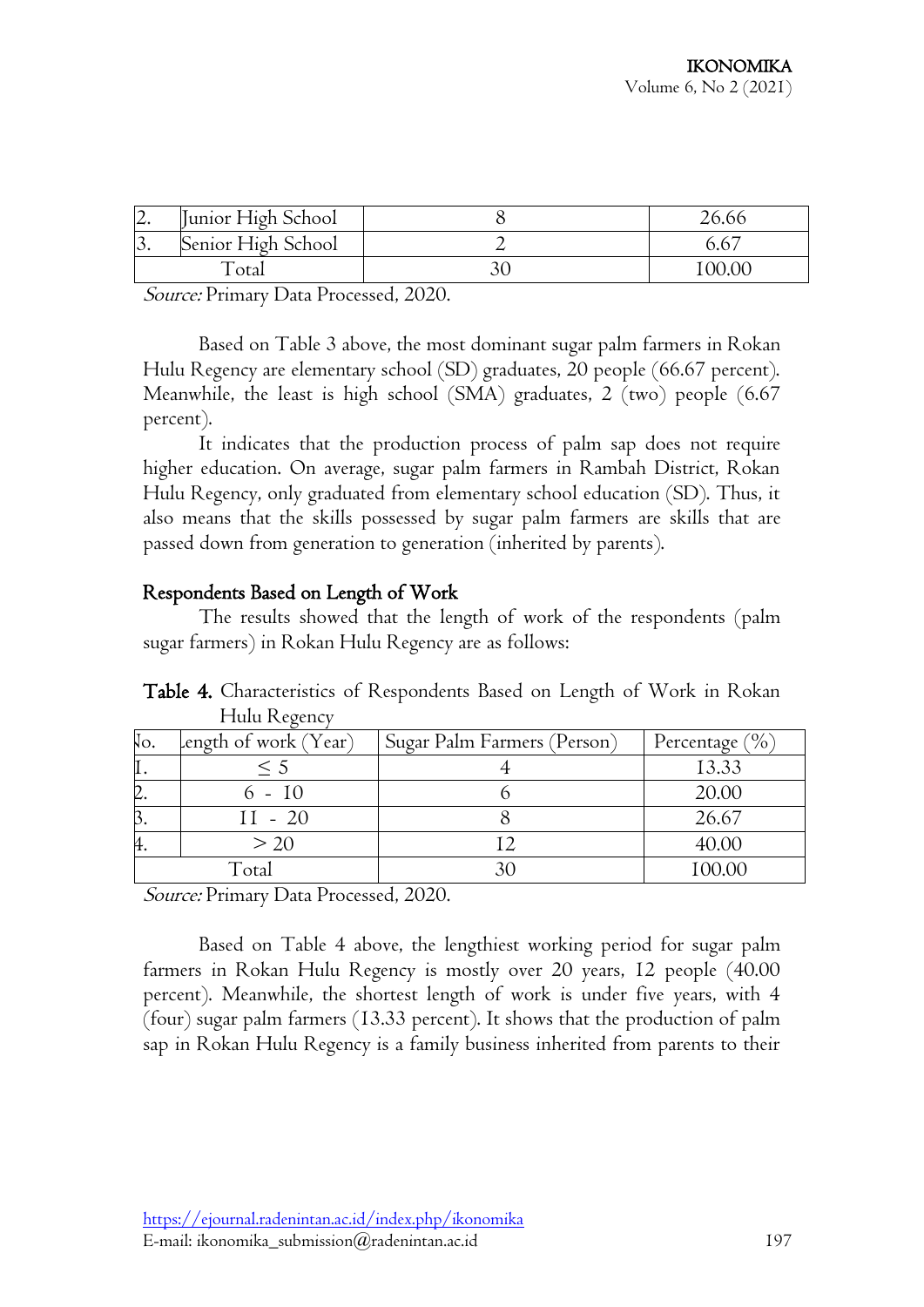children. Besides, it is also since the control over the sugar palm plantations is generally carried out by methods passed down from parents to their children.

### Palm Sap Production

Palm sap is the output of the production process with the input in the form of palm trees. Thus, it means that there are three elements in the production of palm sap, that are: (1) Input, (2) Production Process, and (3) Output. To make it easier to understand, the three elements are explained as follows:

# Palm Sap Input

Producing palm sap requires production factors. One of the main and most important production factors is sugar palm. Other production factors are labor (labor) consisting of the main workforce, the head of the family and his accompanying workers (his wife and children), and equipment such as a container (bamboo or jerry cans), a knife tapping male flower bunches, and a beater made of wood.

Sugar palm (Arenga pinnata Merr) as input of palm sap has a relatively high economic value. The production process is unique. This uniqueness is compared to the production of palm oil. To take palm sap, the sugar palm plant is harvested from the top and continues downwards, while the harvest of coconut and oil palm plants starts from the bottom and continues upwards. It is the unique characteristic of the sugar palm plant. The upper part is harvested first, and the lower part is harvested later. It is different from coconut and oil palm plants.

The use of inputs (palm crops) from respondents (palm farmers) in Rokan Hulu Regency can be observed in the following table:

|  | Table 5. Respondents Based on Use and Form of Ownership of Inputs (Aren |  |  |  |  |  |
|--|-------------------------------------------------------------------------|--|--|--|--|--|
|  | Plants) in Rokan Hulu Regency                                           |  |  |  |  |  |
|  |                                                                         |  |  |  |  |  |

| No. | Sugar Palm ( <i>arenga</i><br>pinnata, MERR)<br>Plant) | Sugar Palm<br>Farmers<br>person) | Percentage<br>$\gamma_0$ | Legal<br>Sharia` | Illegal<br>(Not<br>Sharia) |
|-----|--------------------------------------------------------|----------------------------------|--------------------------|------------------|----------------------------|
|     |                                                        |                                  | 6.67                     |                  |                            |
| ∠.  |                                                        |                                  | 12.50                    |                  |                            |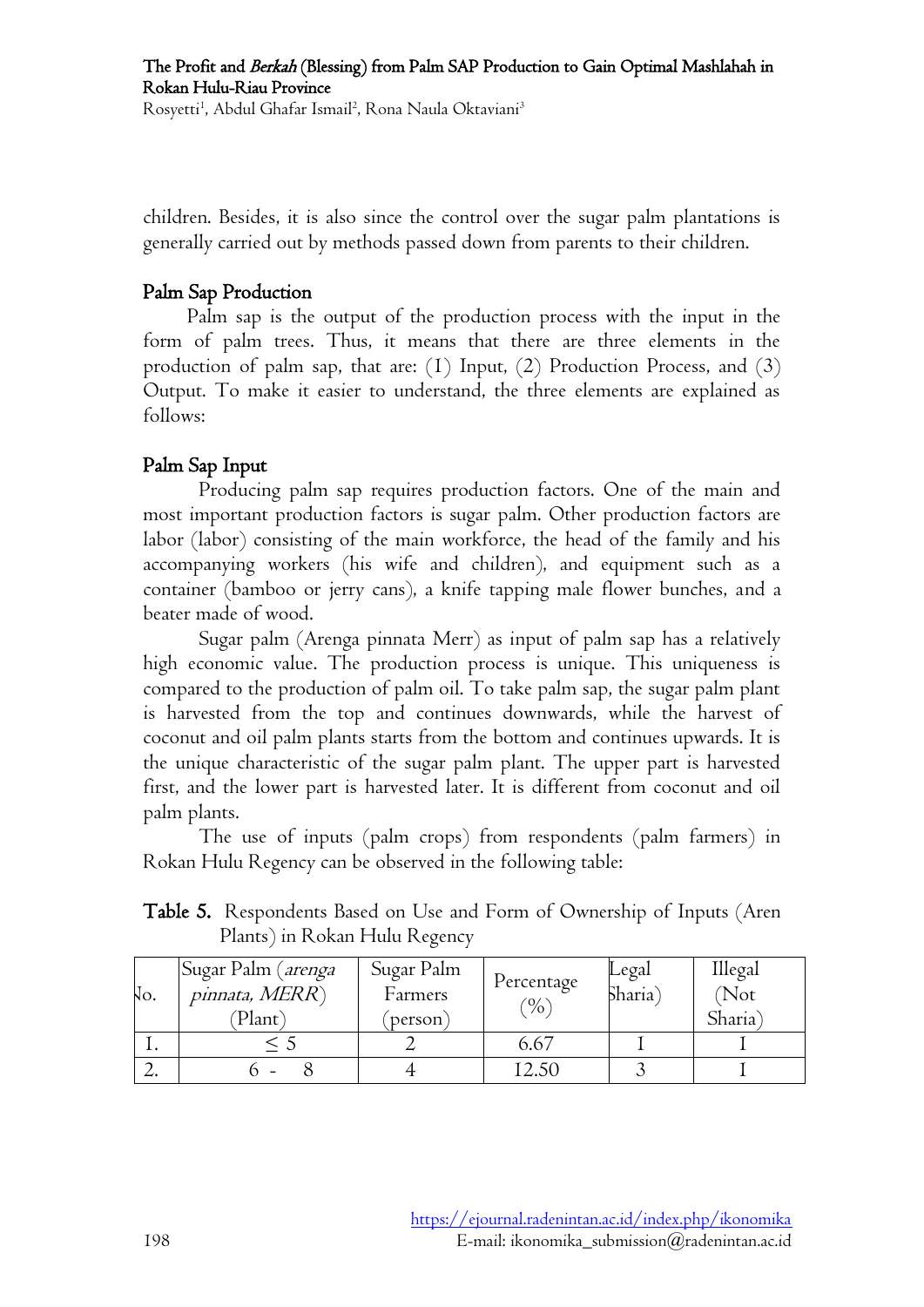| $\mathbf{\mathcal{C}}$ | $\overline{\phantom{a}}$ |    | 40.00  |     |  |
|------------------------|--------------------------|----|--------|-----|--|
| т.                     | 14<br>$\prime$ , $-$     |    | 33.33  |     |  |
| $\cup$                 | ⊥∪                       |    | 6.67   |     |  |
|                        | Total                    | ov | 100.00 | لµك |  |

Source: Primary Data Processed, 2020.

Based on Table 5 above, the ownership of sugar palm plants (input use) is at most 9 to 11 trees. There are 12 people (40.00 percent) sugar palm farmers. Meanwhile, the ownership of inputs (sugar palm plant) is at least below and equal to 5 (five) trees and above 15 trees, each 2 (two) sugar palm farmers or 6.67 percent.

Based on the ownership of the inputs, the sugar palm farmers can be grouped into Islamic sugar palm farmers and non-Islamic sugar palm farmers. Shari'a sugar palm farmers are whose raw material is in the form of legal ownership of sugar palm plants. Meanwhile, sugar palm farmers who are not sharia owns the palm plantation owners illegally. Based on Table 5 above, there are  $(5/30 \times 100) = 16.67$  percent sugar palm plants ownership that is still illegal which utilization is not by using any contracts and agreements. The use of inputs has not yet reached the optimal mashlahah, because the comparative value is still below 95 percent, that is  $(100 - 16.67) = 83.33$  percent.

#### Palm Sap Production Process

Palm sap as an output has relatively high economic value from the Palm Plant (Arenga pinnata Merr), where the production process is very unique. This uniqueness is compared to the production of palm oil. To take palm sap, the sugar palm plant is harvested from the top and continues downwards, while the harvest of coconut and oil palm plants starts from the bottom and continues upwards. It is the unique characteristic of the sugar palm plant. The upper part is harvested first, and the lower part is harvested later. It is different from coconut and oil palm plants.

The main product (output) of the sugar palm is the result of tapping male flower bunches. In addition, the palm plant can no longer be tapped, the other parts of the palm plant can also produce inputs for different production processes, including kolang kaling from ripe female flower bunches, and sago palm as the ingredient for making cakes, bread, and biscuits derived from processing the pith of the palm stem.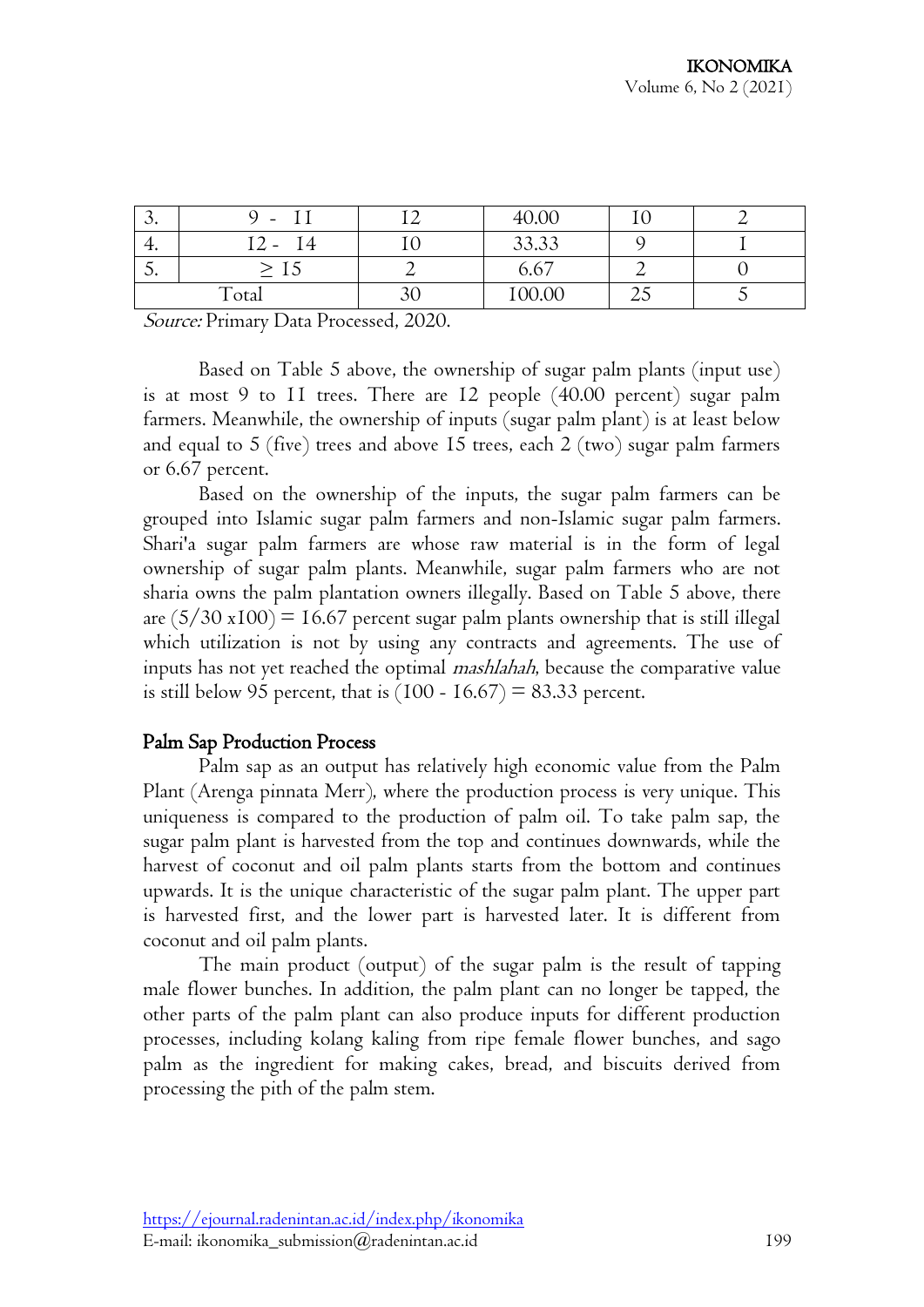The best tapping conditions for male flower bunches from sugar palm is at the age of 8-9 years when the male flower bunches are old. Tapping can be done 2 (two) times a day, in the morning and afternoon.

The production of palm sap aims to create blessings and add maslahah to human life, not only creating and adding products to meet consumer needs. The fulfillment of consumers' (people) needs does not only the accomplishment of physical material needs but also the abstract material needs. In this case, the needs accomplishment related to its relationship with the Creator Allah Azza Wajjallah (hablumminallah).

The production process of palm sap is very diverse, depending on the intentions and needs of palm farmers. There are two versions of processing that is commonly done by palm farmers:

- a. The *syar'i* version is using raw materials for the manufacture of palm sugar and crystal sugar.
- b. The non-syar'i version is using raw materials for making traditional palm wine.

It is clear that in version (a), the production process can create and increase mashlahah. The farmers earn an essential profit within the framework of Islamic goals and laws and, that is, optimally sustainable. Good quality palm sap characteristic is by having a sweet and non-sour taste, yellowish color, and odorless. Meanwhile, Version (b) is only oriented towards making a short profit but losing money in the long term and harming sustainable life which is prohibited, because palm wine is classified as khamr that can be intoxicating, and in Islam, it is haram When the taste of the palm sap is sour, the color is not yellowish, and smells bad, it means that the sugar in the palm sap has fermented. The stages of the palm sap production process are as follows:

1. Tapping on old male flower bunches marked by yellow fruit seed and cutting the ends of the bunches to a specific size following the size of the male flower bunches. Palm juice will flow slowly, therefore it needs to be tapped twice a day in the morning and afternoon. Before tapping, the old male flower bunches are beaten and swung for 25 minutes, 2 (two) times a week. The beating and swinging are carried out five to seven times until the male flower bunches emit an aroma and break, then they expand. This activity begins with reading prayer and *Shalawat Nabi* (the Prophet's blessing). It indicates that the production activity of palm sap is done in syar'i (a).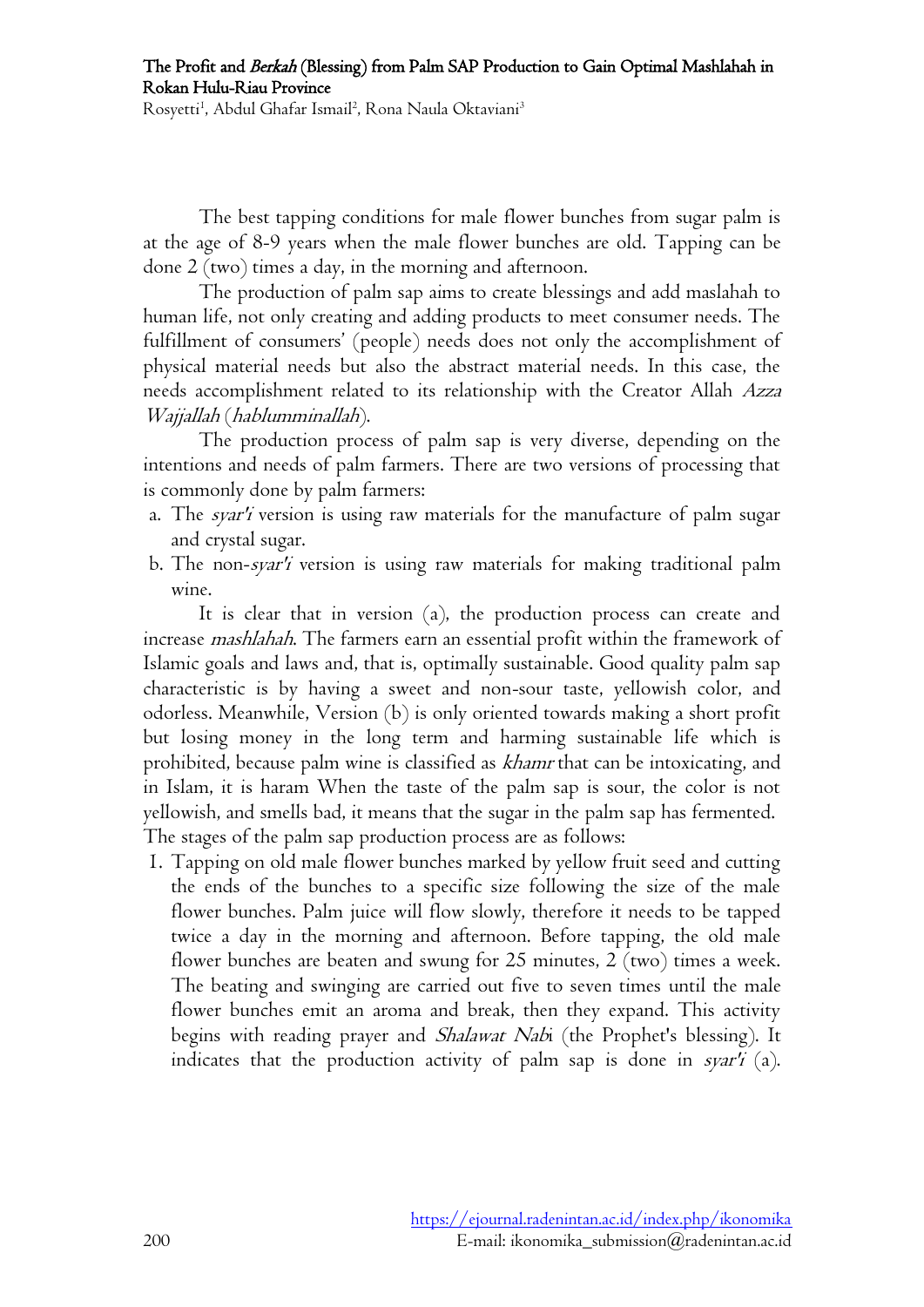However, when it is done without the Prayer and Shalawat Nabi, it is not done in  $S\gamma\chi\chi'(\mathbf{b})$ 

- 2. Collecting the palm sap is done by using a 75 cm length bamboo container or with other containers (jerricans). The container is tightly tied and covered with coconut shells and cloth on the tapped bunches. The process of storing palm sap also consists of two versions, that is: (a) Syar'i version is by first inserting into a container a type of crushed tree root, with the length of 5 cm and a diameter of 1 cm, or using mangosteen peel/young mangosteen fruit/ mangosteen leaf. It is the sap of the mangosteen that makes the palm sap not sour before it is harvested or before being further processed. (b) Not Syar'i version is by first putting it in a storage container of a certain kind of tree bark so that the palm sap becomes sour and brown.
- 3. Harvesting palm sap 2 (two) times a day, in the morning between 07.00 and 08.00 am and in the afternoon between 3.00 and 4.00 pm, depending on the sugar palm farmers' needs and time.
- 4. Using the production of palm sap for the next production process, (a) Syar'i version: If the harvest is used (self-produced) or sold as raw material for palm sugar production, either in the form of palm sugar or crystal sugar, and can also be sold in the form of boiled palm sap as raw material for making palm coffee. On the other hand, (b) Not Syar'i version: If the harvest is sold to a collector (middleman/*tuak* (wine)) producer for the raw material for making traditional *tuak* (wine) drinks.

Based on the stages of production (production process) of palm juice carried out by the respondents mentioned above, the researchers grouped the production process of palm juice into sharia and not sharia in Rokan Hulu Regency. It can be seen in the following table:

|       | $11011$ D/m $1/111$ I contain I have I co/ chic |                             |                    |  |  |  |  |
|-------|-------------------------------------------------|-----------------------------|--------------------|--|--|--|--|
| No.   | Palm Sap                                        | Sugar Palm Farmers (Person) | Percentage $(\% )$ |  |  |  |  |
|       | Sharia                                          |                             | 66.67              |  |  |  |  |
|       | Non-Sharia                                      |                             | 33.33              |  |  |  |  |
| Total |                                                 | 30                          | 100.00             |  |  |  |  |

Table 6. Respondents based on the production process of palm sugar (Syar'i and non- $Svar^{\prime}$  in Rokan Hulu Regency

Source: Primary Data Processed, 2020.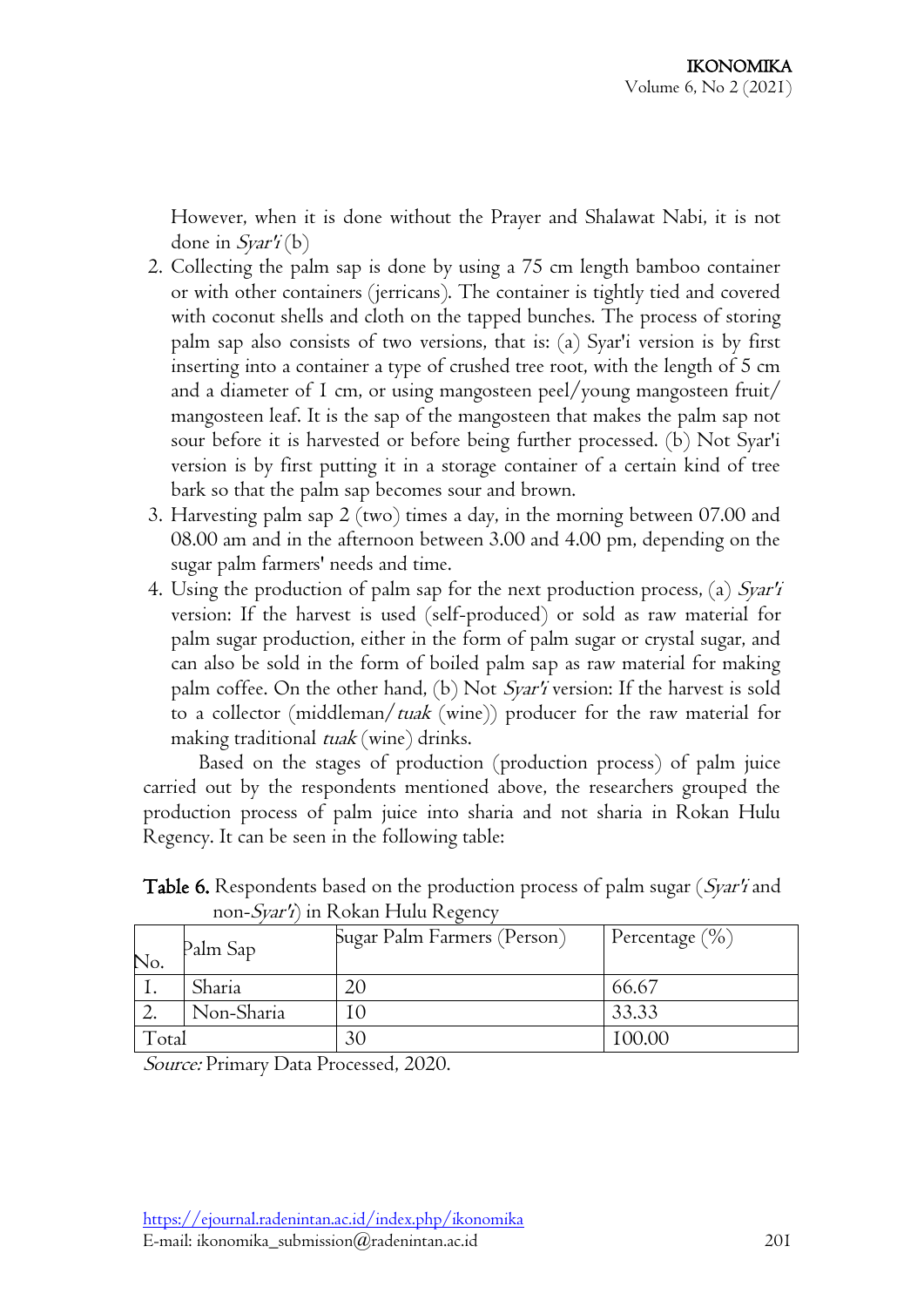The Profit and Berkah (Blessing) from Palm SAP Production to Gain Optimal Mashlahah in Rokan Hulu-Riau Province

Rosyetti<sup>1</sup>, Abdul Ghafar Ismail<sup>2</sup>, Rona Naula Oktaviani<sup>3</sup>

Based on Table 6 above, 20 (66.67 percent) sugar palm farmers carry out the svar'i production process of palm sap. Meanwhile, the remaining 10 sugar palm farmers carry out the non-syar'i production process of palm juice, 33.33 percent. It means that the production process of palm sap has not yet reached the optimal mashlahah, because the comparative value is still below 95 percent, namely  $(100 - 33.33) = 66.67$  percent.

#### Output (Palm Sap)

As time goes on, palm sap is mostly used as raw material for making traditional palm wine. This condition is caused by some sugar palm farmers' low level of faith in Allah SWT. They only think about the temporary but large profits because palm sap sold to traditional traders/middlemen/ producers of palm wine costs Rp. 12,000 per liter. On the other hand, when processed to palm sugar and crystal sugar, 5 (five) kg of palm sugar and crystal sugar require 1 (one) kg liter of palm sap. They would only get Rp 25,000/kilogram of palm sugar, and Rp 60,000/kilogram of crystal sugar. However, they need additional costs in the form of firewood, labor, and longer time in the production process, as well as the uncertainty of products, since crystal sugar is related to palm sap quality. On the other hand, when the farmers sell it to a traditional palm oil supplier/middleman/producer, with 5 (five) liters of palm sap, they will get a nominal value of Rp. 60,000,- without any additional costs. The products can directly be consumed. However, this Version (b) is widely applied by sugar palm farmers.

The production of palm sap is *berkah* not only as an economic activity that produces added value, but also produces additional mashlahah, to achieve an essential profit and have a positive impact and effect on the progress of the nation's next-generation, and avoiding the intoxicating khamr. The drops of palm sap for Version (a) will provide berkah and mashlahah.

Sugar palm sap is the output of the use of inputs/production factors with the raw material in the form of palm trees. The production of palm sap undergoes several stages in the process. Besides as a raw material for making palm sugar and crystal sugar, palm sap is also used as a raw material for making traditional palm wine. Palm sap produced as raw material for making palm sugar and crystal sugar is continuously decreasing. It does not mean that the production of palm plants is decreasing, yet more and more palm farmers are selling their products to traditional palm wine makers.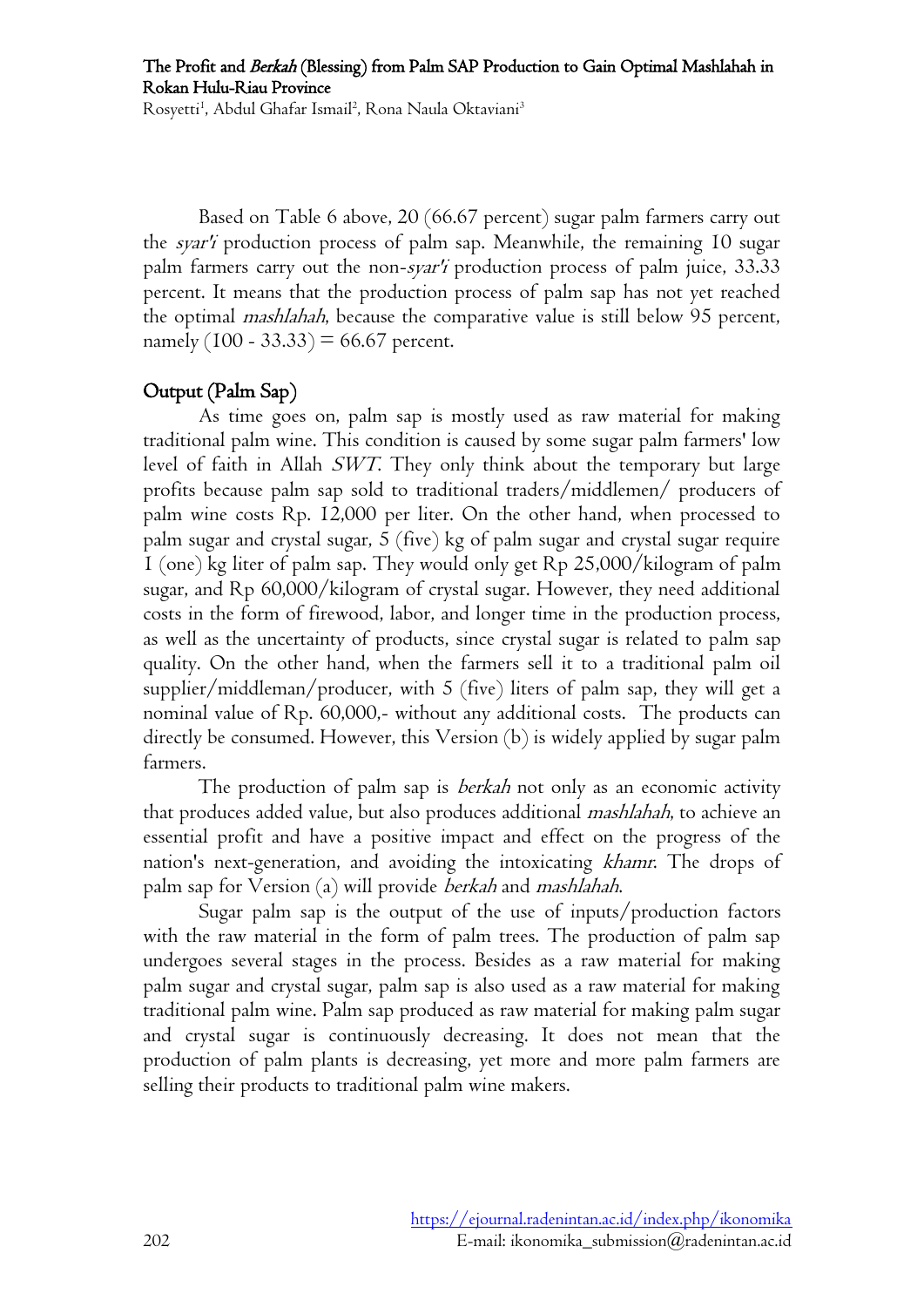Based on the output produced, palm sap is grouped into halal  $(s\gamma a r')$  and non-halal (not *syar'i*). Of the 30 respondents (palm farmers) in Rokan Hulu Regency, their production is classified in the table as follows:

Table 7. Respondents Based on Output Classification / Sugar Palm (Halal and Non-Halal) In Rokan Hulu Regency

| No.   | Palm Sap             | Sugar    | Palm | Farmers | Percentage $(\% )$ |
|-------|----------------------|----------|------|---------|--------------------|
|       |                      | (Person) |      |         |                    |
|       | Halal (Sharia)       | 16       |      |         | 53.33              |
| 2.    | Non-Halal<br>$(Non-$ | 14       |      |         | 46.67              |
|       | Sharia)              |          |      |         |                    |
| Total |                      | 30       |      |         | 100.00             |

Source: Processed Primary Data, 2020

Based on Table 7 above, 16 sugar palm farmers (53.33%) produce halal palm sap. The remaining 14 palm farmers (46.67%) produced non-halal palm sap. It means that the output produced by sugar palm farmers has not yet reached the optimal *mashlahah*, because the comparative value is still far below 95 percent, namely  $(100 - 46.67) = 53.33$  percent.

#### Discussion

The palm sap processing is very dependent on the intentions and goals of each sugar palm farmer (producer). Processing, in general, carried out by palm farmers falls into two categories:

- (a)  $S\gamma$  palm farmers: use raw materials in the form of palm plants with legal ownership, start the production process by praying and *Shalawat Nabi*, and store the sap using a container that has been inserted a certain kind of tree root so that the palm juice does not ferment (does not contain alcohol), so that it becomes as halal palm sap, with a sweet taste, clear yellowish color, and odorless which is then used for making palm sugar or as infusion water from making palm coffee drinks.
- (b) Non-syar'i sugar palm farmers: use raw materials in the form of sugar palm plants with mixed ownership between legal and illegal, does not begin the production process with the reading of the Prayers and *Shalawat Nabi*, store sap using a container that has been inserted a certain kind of bark from a certain tree so that the palm sap undergoes fermentation and contains alcohol. It makes the taste of the palm sap becomes sour and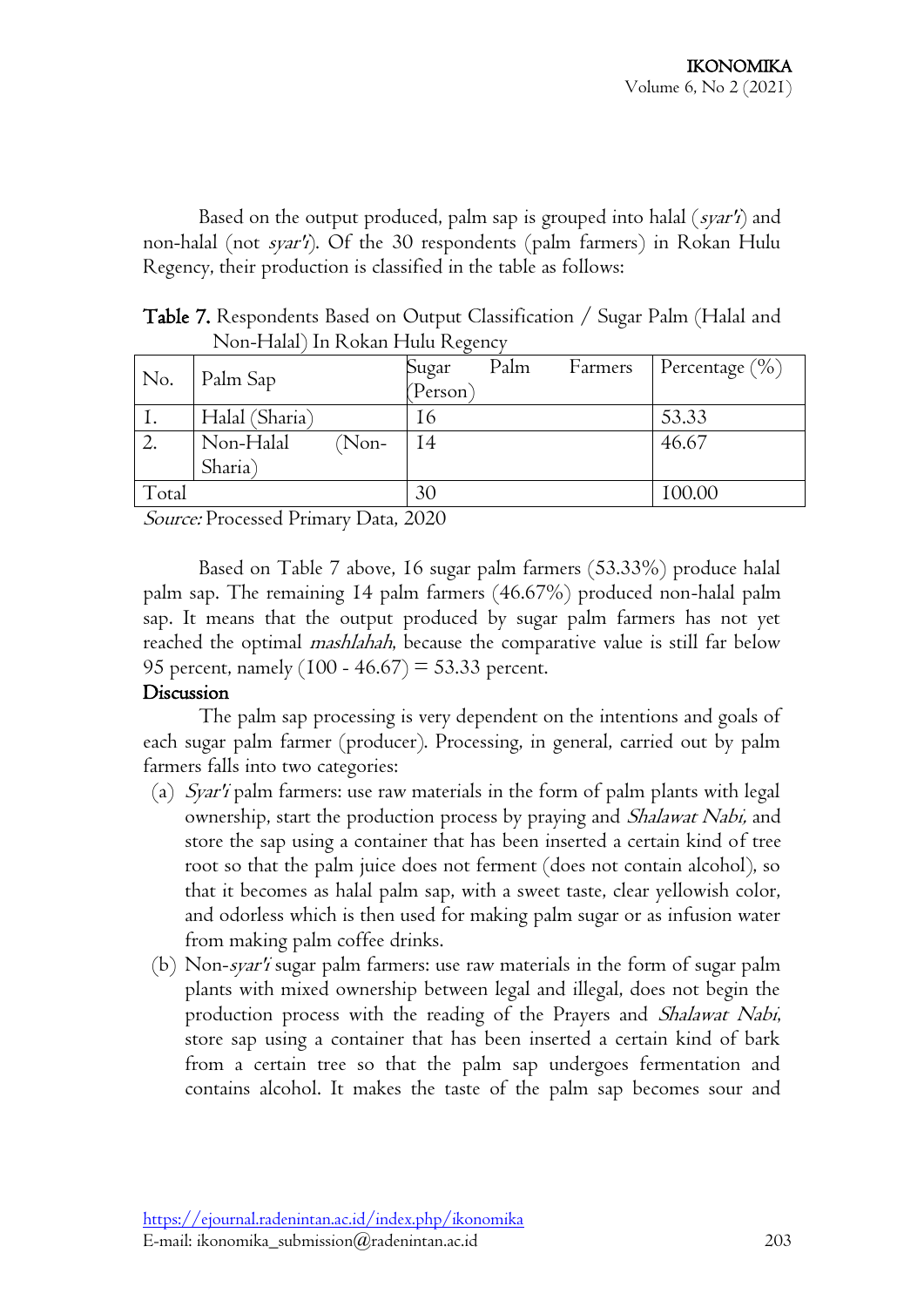brown, the color is cloudy yellowish, and has a bad smell so that it becomes non-halal (haram). This non-halal palm sap is then used as input for making traditional palm wine. The non Syar'i farmers sell the sap to a middleman for traditional palm wine for IDR 12,000/liter.

The syar'i palm farmers (group a) create and increase mashlahah in the production process, and they surely achieve an essential profit within the framework of Islamic goals and is optimally sustainable. Meanwhile, non-syar'i sugar palm farmers (group b) are only orienting towards getting high but momentary profits and losses in the long run. In addition, the non-syar'i farmers also contribute to an increased negative impact on people's lives, especially for the local young generation by participating in forbidden drinks in Islam. Therefore, it can damage the future of the nation's next generation.

The palm sap produced by a group of *syar'i* palm farmers will achieve blessings and enjoyment from the drops of halal palm sap. Besides, palm farmers can also increase their income by working as palm sugar craftsmen. Economically, dual professions can increase income through acquiring added value, processing palm sap into palm sugar and crystal sugar. The acquisition of added value as a continuation of the production process of sugar palm is a condition for achieving *mashlahah*. It is different from the non-syar'i group of sugar palm farmers. They will not get the *berkah* and enjoyment from the drops of palm sap, and they cannot enjoy the sustainability of the production process. Instead, they get a challenge from the Civil Service Police Unit (SATPOL PP) if they are caught selling alcoholic palm sap to a traditional palm wine producer (manufacturer). Various challenges faced by non-syar'i sugar palm farmers (producers of palm sap containing alcohol) are that they face challenges from the surrounding environment, therefore, it indicates that they do not achieve mashlahah.

In line with the sub-chapter of the research results, the production of palm sugar in Rokan Hulu Regency, Riau Province in 2020 has not yet reached the Optimal Mashlahah. It can be observed either from:

- 1. The Input has not reached the optimal mashlahah, because the comparative value is still below 95 percent,  $(100 - 16.67) = 83.33$  percent.
- 2. The production process has not reached the optimal mashlahah, because the comparative value is still below 95 percent,  $(100 - 33.33) = 66.67$  percent.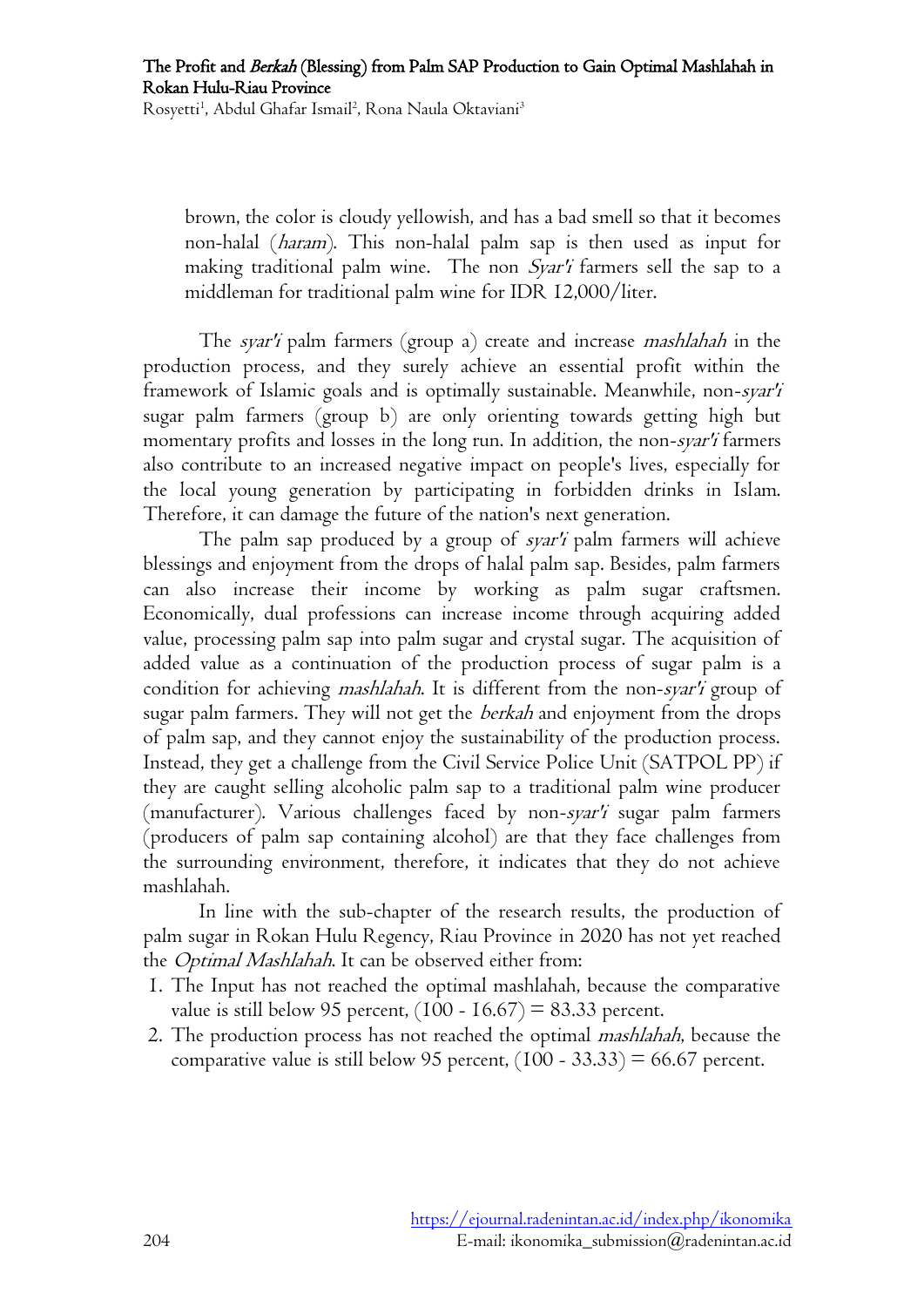3. The output has not reached the optimal *mashlahah*, because the comparative value is still far below 95 percent, namely  $(100 - 46.67) = 53.33$  percent.

The three stages of the palm sap production process in Rokan Hulu Regency, Riau Province have not yet reached the Optimal Mashlahah because the comparative value is not above and equal to 95% ( $\geq$  95 percent). The three stages are still far below 95%.

# E. CONCLUSION

#### Conclusion

The conclusion explains the realization of the research objectives, which is to determine and analyze whether the production of palm sap in Rokan Hulu Regency, Riau Province in 2020 has reached the optimal mashlahah. Based on the results and discussions described previously, the researchers draw the following conclusions: That the production of palm sap in Rokan Hulu Regency, Riau Province The year 2020 has not yet reached the *optimal* mashlahah.

### Suggestion

Based on the conclusion that the production of Nira Aren in Rokan Hulu Regency, Riau Province in 2020 has not yet reached the optimal mashlahah this study offers some suggestions, including the following:

- 1. Inviting and urging sugar palm farmers to no longer carry out non-syar'i stages of palm sap production, from ownership of inputs and production processes, to produce results. Therefore, the output in the form of palm sap will add *mashlahah*, and will not only be limited to adding profit.
- 2. Teaching sugar palm farmers the production process from an Islamic perspective by following the guidance in the Qur'an, with a future vision that is not only oriented towards achieving short-run profits but also long-run losses.

Instilling an understanding of Islamic values towards sugar palm farmers gradually and regularly by forming small recitation groups, at least once a week after Friday prayers for 10 to 20 minutes.